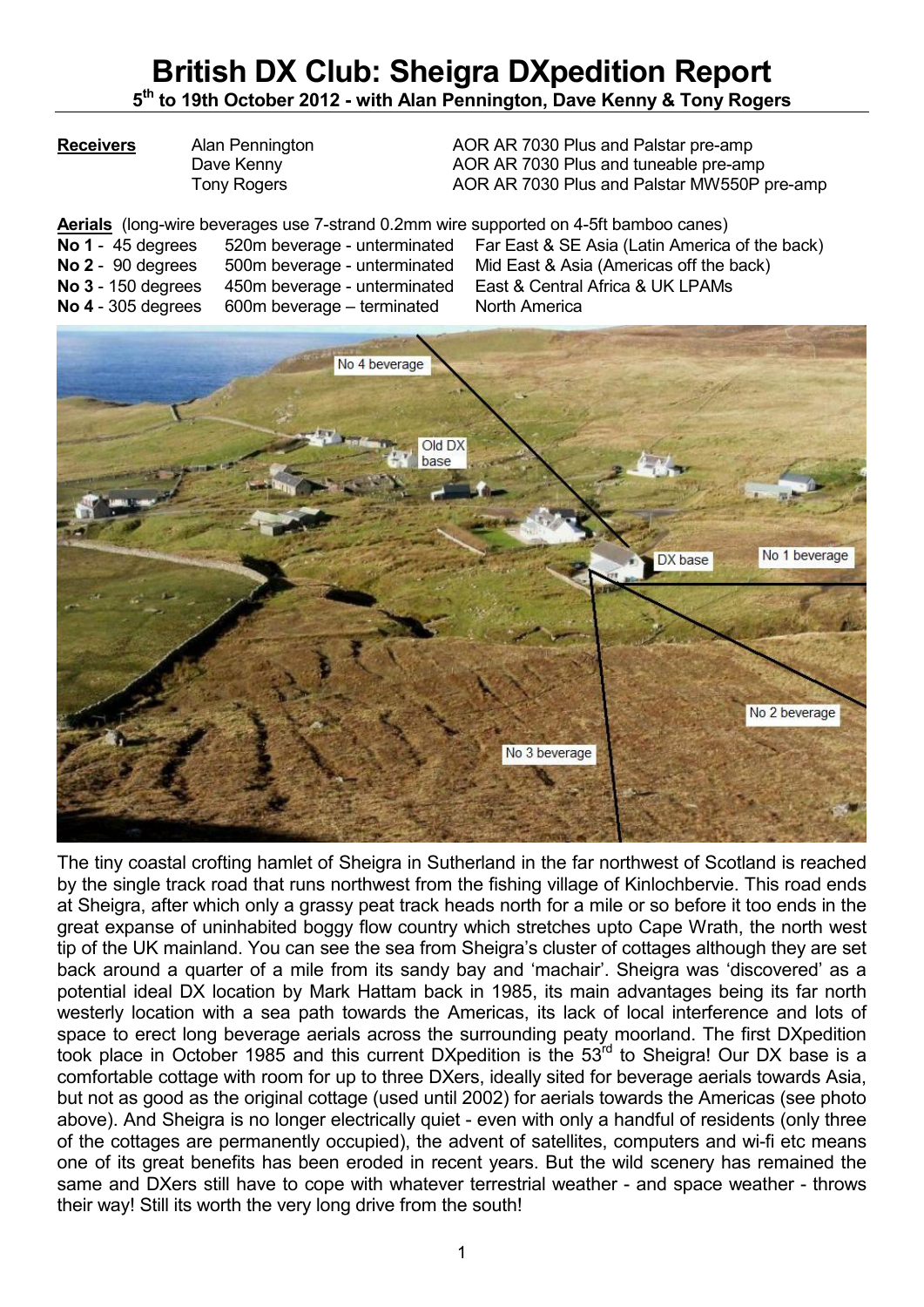We managed to put up two beverages on  $5<sup>th</sup>$  October towards Asia (Nos 1 & 2 above) and the other two (Nos 3 & 4) the following day. Conditions seemed promising on arrival with lively east coast North America reception on 5-7 October, but this was followed by a strong aurora (level 9) which knocked out northerly paths for the next two weeks completely wiping out any reception from North America and the Far East which did not reappear until our very last day, 19 October. We did however hear more North Americans than on the November 2004 DXpedition when auroral conditions meant Dave and Tony only logged four North American stations in the entire two weeks!

|                 | Measured<br>solar flux |     | Sunspot number  |             |             | <b>Planetary A index</b> |           |           | <b>K</b> indices<br>(3-hour intervals) |                 |                           | No. solar<br>Solar and<br>flares<br>Geomagnetic |                                   |  |
|-----------------|------------------------|-----|-----------------|-------------|-------------|--------------------------|-----------|-----------|----------------------------------------|-----------------|---------------------------|-------------------------------------------------|-----------------------------------|--|
|                 |                        |     | <b>STAR SDO</b> | <b>NOAA</b> | <b>STAR</b> | wpcl                     | Daily     | Planetary | Boulder                                | C               | $\mathbb{M}$ $\mathbb{X}$ |                                                 | indices during                    |  |
| Date            |                        | 2K  | 1K              |             | apavg       |                          | ap range  | (WDC)     |                                        |                 |                           |                                                 | the Sheigra                       |  |
| $05-Oct-12$     | 106.2                  | 84  | 51              | 55          | 3.6         | 4                        | $0 - 9$   | 00011212  | 00012312                               |                 |                           |                                                 | <b>DXpedition</b>                 |  |
| 06-Oct-12       | 98.8                   | 82  | 50              | 39          | 6.3         | 6                        | $4 - 9$   | 21112212  | 21223211                               |                 |                           |                                                 | (thanks to Jan<br><b>Alvestad</b> |  |
| $07-Cct-12$     | 98.1                   | 73  | 51              | 37          | 4.9         | 5                        | $2 - 12$  | 12110023  | 2122212                                | 1 <sup>1</sup>  |                           |                                                 | www.solen.info)                   |  |
| 08-Oct-12       | 103.4                  | 98  | 74              | 41          | 40.3        | 40                       | $9 - 94$  | 34664254  | 34764233                               | 5II             |                           |                                                 | WDC = Potsdam                     |  |
| 09-Oct-12       | 106.2                  | 120 | 90              | 63          | 45.8        | 46                       | $6 - 111$ | 76642235  | 66652335                               | 10              | $1\vert$                  |                                                 |                                   |  |
| $10$ -Oct-12    | 112                    | 128 | 88              | 71          | 10.9        | 11                       | $7 - 18$  | 32222332  | 32323332                               | 9I              | 1 <sup>1</sup>            |                                                 |                                   |  |
| 11-Oct-12       | 116.6                  | 119 | 79              | 82          | 6.1         | 6                        | $3 - 12$  | 32112112  | 21113212                               | 5 <sub>1</sub>  |                           |                                                 |                                   |  |
| 12-Oct-12       | 121.9                  | 152 | 77              | 89          | 12.8        | 13                       | $5 - 27$  | 34222331  | 34322331                               | 5               |                           |                                                 |                                   |  |
| 13-Oct-12       | 125.3                  | 131 | 86              | 85          | 47.1        | 47                       | 18-67     | 35656644  | 35555553                               | 1 <sup>1</sup>  |                           |                                                 |                                   |  |
| 14-Oct-12       | 132.1                  | 194 | 125             | 97          | 21.4        | 21                       | $12 - 32$ | 43344334  | 53443222                               | $6\parallel$    |                           |                                                 |                                   |  |
| 15-Oct-12       | 136.8                  | 224 | 129             | 119         | 8.6         | 9                        | $3 - 22$  | 43222121  | 33322221                               | 5 <sup>  </sup> |                           |                                                 |                                   |  |
| $16$ -Oct- $12$ | 137                    | 189 | 119             | 107         | 6           | 6                        | $4 - 9$   | 22221212  | 12312211                               | $2\parallel$    |                           |                                                 |                                   |  |
| 17-Oct-12       | 135                    | 231 | 132             | 100         | 8.9         | 9                        | $3 - 18$  | 32312113  | 23212312                               | $6\parallel$    |                           |                                                 |                                   |  |
| 18-Oct-12       | 137.6                  | 225 | 146             | 112         | 5.9         | 6                        | $3 - 12$  | 31121111  | 21012321                               | 1II             |                           |                                                 |                                   |  |
| 19-Oct-12       | 141.4                  | 225 | 118             | 110         | 3.4         | 3                        | $0 - 12$  | 31100000  | 20002220                               | 5II             |                           |                                                 |                                   |  |

With hindsight we could have done some more intense listening on the first two days before North



America vanished off the radio dial! Instead during the next twelve days we had plenty of good DX from the Middle East and Latin America, hearing many more Argentinian, Brazilian and Uruguayan stations than can usually be heard at the location. There being no room for a direct Latin American beverage, we removed the earth from the Far East beverage during this auroral period to enable reception off the back of it towards Latin America.

*left: Dave & Tony fixing the end of the North American beverage on the sunny Sheigra clifftops.* 

On the past two DXpeditions to Sheigra we had suffered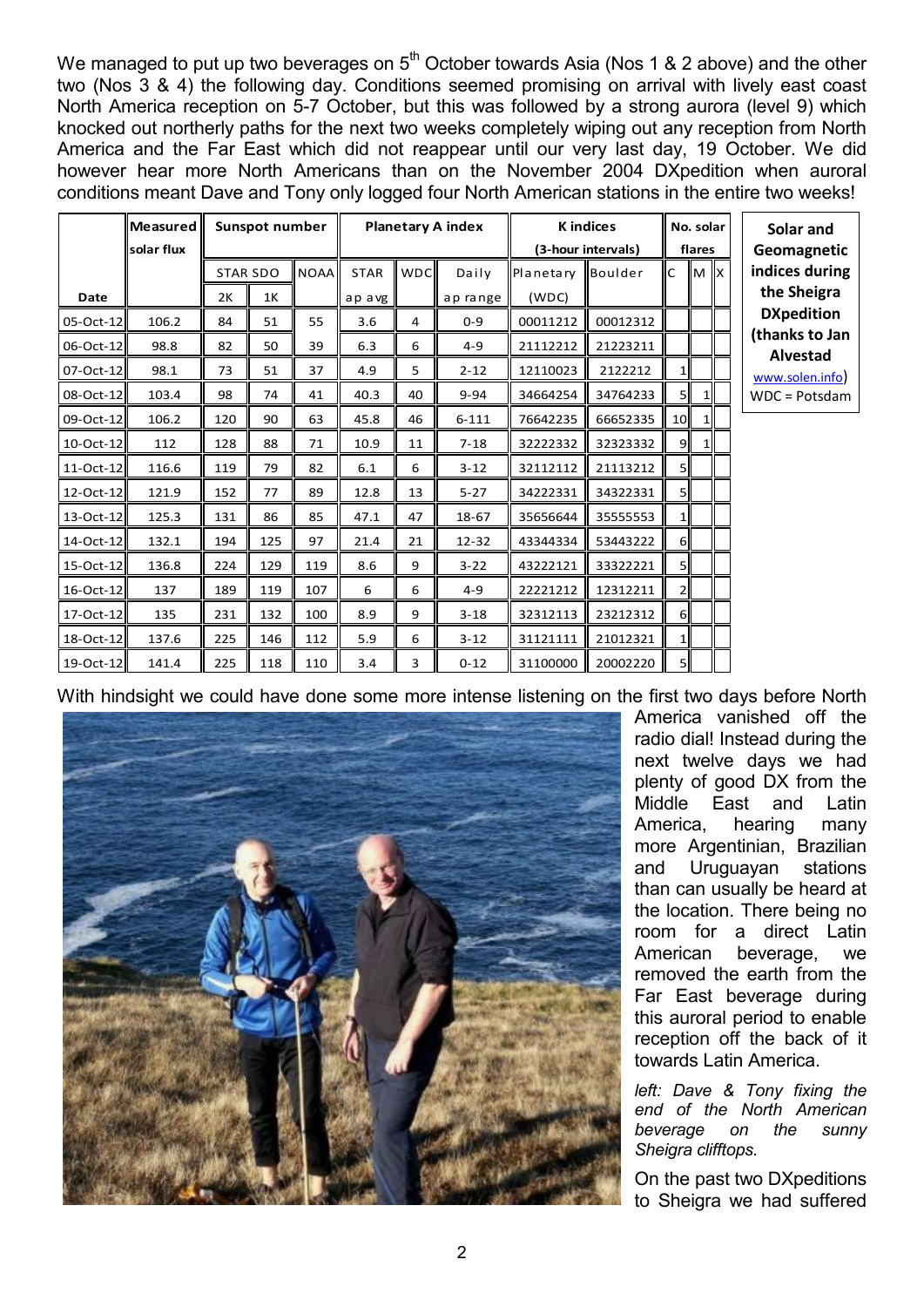major aerial damage caused by deer. So this time we tried to overcome this by taping canes together to raise the height of the North American beverage wire to around 7 ft across the area most prone to deer damage. This proved very successful and we only suffered one break throughout the two weeks on this aerial. And only minor damage from sheep who like to rub against our canes – only an occasional cane knocked over or snapped. All four beverages were left up until the final day - the Far East beverage being taken down in the gathering darkness with the help of head torches.

We had slightly less problems with electrical interference this year, new storage heaters in the cottage proved electrically clean, so could be kept switched on. We also adjusted the African aerial from 180 to 150 degrees which moved it well away from power lines and dramatically improved reception of East Africa and the Gulf. However there remains electrical interference consisting of a white-noise of up to S7 on the signal meter on the main North American aerial affecting both MW and SW. It completely obliterates weak signals and because of this we generally got better North American reception off the back of the Middle East wire which was electrically quiet.

The weather this time was surprisingly benign - mostly mild and bright averaging around 8 to 10 degrees most days with a few colder days when the wind veered round to the north or northeast. There was little of the usual rain or gales that we expect to encounter at this time of year, and we missed the heavy rain that caused floods further south around  $12<sup>th</sup>$  October (e.g. in Stonehaven).

It was still wetter than usual underfoot though as Tony & Dave found in the second week (after the MOD had finished their week-long military exercise around Cape Wrath) when they trekked north to Strathcailleach bothy, north of the magnificent Sandwood Bay. One other excursion we made (by car) was to Tongue on the north coast for fish and chips and real ale at the Ben Loyal Hotel – a 100 mile round trip is a long way to go for a pint though! In the second week we were also pleased to be visited by club member Martin Hall from Clashmore, and we reminisced about previous Sheigra DXpeditions and recent conditions over coffee and home-made flapjacks made by his wife Aileen.

Positively identified stations are listed below – others may yet be identified and added when recordings are listened to again! (Alan Pennington © BDXC-UK)

### **Notable loggings or possible Sheigra Firsts are highlighted in bold below**.

### **AFRICA**

| 540  | 1920 |       | 08/10 SNRT, Tahadart, Morocco          | Qur'an prayers, talk in AA // 207                                                        |
|------|------|-------|----------------------------------------|------------------------------------------------------------------------------------------|
| 549  | 2150 |       | 18/10 Jil FM, Sidi Hamadouche, Algeria | Arabic pop mx, ID "Jil FM Live"                                                          |
| 594  | 2250 |       | 08/10 SNRT, Oujda, Morocco             | Arabic pop mx, AA // 540, 612                                                            |
| 594  | 2125 |       | 13/10 R Nigeria, Kaduna, Nigeria       | OM in VV, tribal singing // 6089.9                                                       |
| 595  | 1901 |       | 14/10 SNRT, Oujda, Morocco             | Nx in AA // 540                                                                          |
| 612  | 2252 |       | 08/10 SNRT, Sebaa-Aioun, Morocco       | Arabic pop mx, AA // 540, 594                                                            |
| 621  | 2318 |       | 08/10 Voice of the Arabs, Batra, Egypt | Arabic mx, anns in AA // 11540                                                           |
| 630  | 1910 |       | 18/10 RTT, Tunis, Tunisia              | Arabic mx, AA // 7225                                                                    |
| 675  | 2123 |       |                                        | 09/10 V of Free Libya, Benghazi, Libya (pres) Talk in AA audible under R Maria           |
| 684  | 1912 |       | 18/10 RTT, Medenine, Tunisia           | Arabic mx // 630 & 7225; under Spain                                                     |
| 765  | 1852 |       | 12/10 Sudan R, Omdurman                | Distinctive Sudanese mx // 1296                                                          |
| 783  | 0553 |       | 10/10 Nouakchott, Mauritania (pres)    | Strong signal at tune-in with Qur'an, continued until                                    |
|      |      |       |                                        | fade-out 0640, no trace of SW 7245 this morning                                          |
| 819  | 1912 |       | 05/10 R Cairo, Egypt                   | AA ID "Huna Kahira", Koran                                                               |
| 1008 | 2047 |       | 11/10 Punto R, Las Palmas, Canary Isl. | ID "Punto Radio", ads, SS                                                                |
| 1044 | 2040 | 14/10 |                                        | SNRT, Sebaa-Aioun, Morocco (pres) Berber-type mx, phone-in, pres Berber sce              |
| 1053 | 1915 |       | 14/10 R Libya, Tripoli (pres)          | Arabic mx; under TalkSport/Romania                                                       |
| 1224 | 2015 |       | 13/10 R Mozambique, Pemba (pres)       | Football in PP (Morocco v Mozambique playing                                             |
|      |      |       |                                        | at this time); no other PP-speaking stn listed here                                      |
| 1296 | 1854 |       | 12/10 Sudan R, Reiba                   | Sudanese mx // 765                                                                       |
| 1359 | 1858 |       |                                        | 09/10 Vof Tigray Rev, Mekele, Ethiopia HOA mx //5950 (hrd prior to scheduled s/off 1900) |
| 1449 | 1754 |       | 09/10 Voice of Free Libya, Misrata     | ID "Huna Sawt al-Libya Hura min Misrata", AA                                             |
| 1485 | 1700 | 13/10 | ERTU, El-Tur, Egypt (tent)             | Big Ben-type chimes audible in mix                                                       |
| 1530 | 2050 |       | 10/10 VOA via Sao Tome                 | Africa Beat, ID, EE                                                                      |
| 1550 | 2208 |       | 06/10 Nat R SADR, Western Sahara       | Nx AA, many mentions of Saharouis                                                        |
| 1566 | 1945 | 13/10 | TWR, Parakou, Benin                    | Talk VV, 1954 FF ID "Doctor Luke" px in FF                                               |
|      |      |       |                                        |                                                                                          |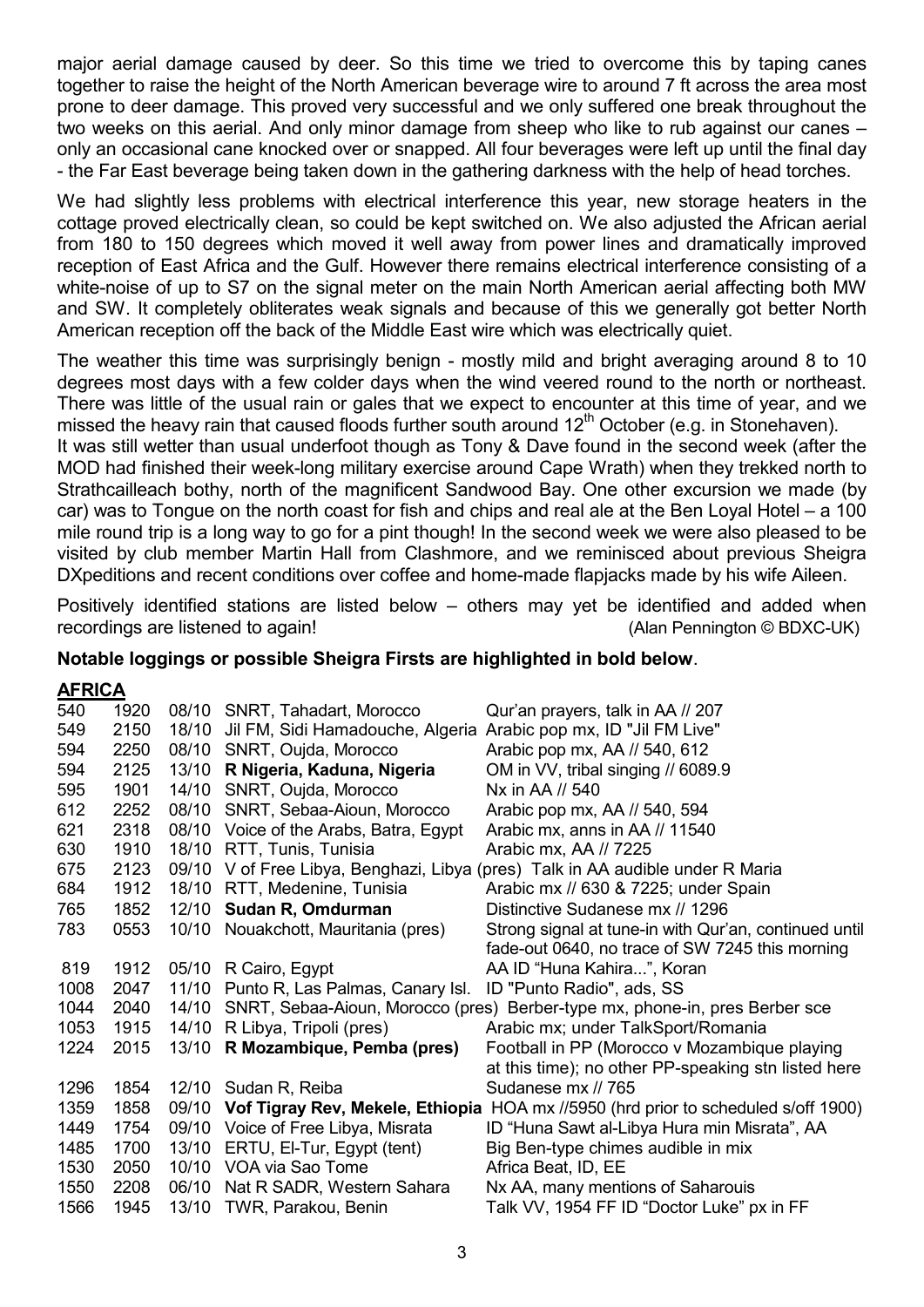## **ASIA / MIDDLE EAST**

| 540         | 2110 |       | 12/10 IRIB, Mashhad, Iran                                    | Discussion in Persian // 936 & 1503                                            |
|-------------|------|-------|--------------------------------------------------------------|--------------------------------------------------------------------------------|
| 558         | 1715 | 05/10 | Xinjiang PBS, Urumqi, China                                  | tlk Turkic lang // 7205. Audio slightly distorted.                             |
| 558         | 2130 | 11/10 | IRIB Gheslagh, Iran                                          | R Farhang in Farsi – sounded like book reading                                 |
| 576         | 1633 | 06/10 | BBCWS (pres via R Nepal)                                     | Sports World, World Briefing (same heard 19/10)                                |
| 567         | 2100 |       | 08/10 BSKSA, multi-tx, Saudi Arabia                          | Holy Qur'an Prgr // 11820; txs slightly out-of-sync                            |
| 576         | 1715 |       | 06/10 IRIB Mahshahr, Iran                                    | Chimes (on 1/4 past hour), talk in Farsi, not // 1503                          |
| 576         | 1709 |       | 06/10 All India R, Alappuzha, India                          | sitar mx // 4840, 5010                                                         |
| 576         | 2105 | 08/10 | <b>Bubble Jammer</b>                                         | audible in mix                                                                 |
| 585         | 2135 | 12/10 | BSKSA, Riyadh, Saudi Arabia                                  | Nx reports in AA // 1521                                                       |
| 585         | 2330 | 08/10 | IRIB, R Qur'an, Tehran, Iran                                 | Chimes, Qur'an                                                                 |
| 594         | 1612 | 17/10 | JOAK NHK 1, Tokyo Japan                                      | EE news items (with Yen values) co-ch Myanma                                   |
| 594         | 2232 | 08/10 |                                                              | Pilgrimage Enlightenment R, Mecca, Saudi Arabia. EE nx on Hajj, ID, FF at 2300 |
| 594         | 1620 | 17/10 | Myanma R, Naypyetaw, Myanma                                  | EE svc to 1629 // SW 5985.8                                                    |
| 594         | 1705 |       | 06/10 IRIB Shiraz, Iran                                      | Talk in Farsi (not // 1503)                                                    |
| 648         | 1712 |       | 06/10 All India R, Indore, India                             | sitar mx // 576, 4840 etc                                                      |
| 648         | 1719 | 17/10 | IRIB Shahr-e Kord, Iran                                      | Talk in Persian, chimes at 1730 // 1503                                        |
| 657         | 1642 | 18/10 | Pyongyang BS, N Korea (tent)                                 | Talk in pres Korean, unable to find // at this time                            |
| 657         | 2140 | 09/10 | Kol Israel, Yavne, Israel                                    | Talk in Hebrew // 1206                                                         |
| 666         | 1639 |       | 18/10 All India R, Delhi, India                              | Indian instrumental mx // 5040                                                 |
| 684         | 1530 |       | 18/10 IRIB Mashhad, Iran                                     | Childrens px in Farsi YL ID "Radyo Mashhad"                                    |
| 684         | 2304 |       | 13/10 BSKSA, Jeddah/Riyadh, Saudi                            | ID in AA, nx reports                                                           |
| 711         | 1533 |       | 18/10 VO Kuanghua, Hsinfeng, Taiwan                          | CC talk // 9745                                                                |
| 711         | 2108 | 08/10 | IRIB Ahwaz, Iran                                             | Phone discussion in Farsi                                                      |
| 720         | 1605 | 17/10 | IRIB Tayebad, Iran                                           | VIRI ext svc in Tajik. Nx, ID                                                  |
| 738         | 1625 | 10/10 | Kol Israel, Akko, Israel                                     | Network D in AA, nx reports // 1080                                            |
| 738         | 1704 | 07/10 | Xinjiang PBS, Urumqi                                         | CC px // 5960, 7260                                                            |
| 765         | 1930 |       | 10/10 IRIB, Shahr-e Kord, Iran                               | Chimes, IRIB nx theme                                                          |
| 783         | 1630 |       | 12/10 R Damascus, Tartus, Syria                              | Old style Arabic mx, "Idaat Dimashq" ID AA                                     |
|             |      |       |                                                              | (main domestic svc being carried - not external)                               |
| 837         | 1437 |       | 18/10 Vo Zhonghua CNR5 Quanchua                              | CC, 1500: pips, fanfare, IDs.                                                  |
| 837         | 1809 | 10/10 | IRIB Habibabad, Iran                                         | Talk in Farsi, mention of Iran                                                 |
| 864         | 1640 | 10/10 | TWR via Gavar, Armenia                                       | TWR IS, then into RR                                                           |
| 882         | 1838 | 14/10 | BSKSA, Dammam, Saudi Arabia Holy Qur'an Sce, Qur'an // 11820 |                                                                                |
| 891         | 1733 |       | 10/10 IRIB Yasuj/Dehdasht, Iran                              | Talk in Farsi // 1503                                                          |
| 891         | 1450 | 18/10 | R Thailand, Sara Buri, Thailand                              | Fanfare, nx Thai (also at 1600)                                                |
| 900         | 1737 |       | 06/10 IRIB Tehran, Iran                                      | Children singing, talk in Farsi // 1503                                        |
| 918         | 1545 |       | 17/10 AIR Suratgarh, India                                   | end of EE nx: "next news at 9". ID, mx.                                        |
| 918         | 1804 | 11/10 | Syrian R, Al-Hasakah                                         | Talk in AA // 873; audible under Slovenia                                      |
| 927         | 1630 | 06/10 | IRIB, Dorud, Iran                                            | R Iran ID at 1630, Persian.                                                    |
| 927.19 1820 |      |       | 05/10 Vo Russia (pres via Tajikistan)                        | "In Focus" EE. ID, nx headlines in brief.                                      |
| 927.37 1657 |      |       | 06/10 R Japan via Dushanbe                                   | Russian px, time sig @ 1700.                                                   |
| 927.45 1550 |      |       | 19/10 Vo Russia via Dushanbe                                 | VOR EE "live from London". Distorted audio                                     |
| 936         | 1603 |       | 07/10 IRIB Urumiyah, Iran                                    | talks, Farsi                                                                   |
| 936         | 1855 | 11/10 | BSKSA, multi-tx, Saudi Arabia                                | Holy Qur'an Sce, Qur'an // 11820                                               |
| 945         | 1404 | 19/10 | CNR 1, Jilin, China                                          | Nx CC // 4800                                                                  |
| 945         | 2033 | 07/10 | Galei Zahal, Yavne, Israel                                   | Pop mx, chat, Hebrew // 1224, 6973                                             |
| 954         | 2315 |       | 13/10 Qatar Media Corp, Doha                                 | Al-Jazeera TV sound, nx reports, AA                                            |
| 972         | 1450 |       | 19/10 KBS Danjin, South Korea                                | YL/OM talk in KK ID "Hanminjok Pansong"                                        |
| 972         | 1539 |       |                                                              | 17/10 R Aap Ki Dunyaa via Orzu, Tajik. Telephone interview in Urdu // 1539     |
| 981         | 1539 |       | 18/10 CNR1, Changchung/Nanchang, China.                      | Chinese talk // 4800 (2 txs listed - echo)                                     |
| 981         | 2136 | 15/10 | IRIB Hamadan, Iran                                           | R Iran, talk Farsi // 927, 936                                                 |
| 999         | 2013 | 11/10 | BSKSA, Duba, Saudi Arabia                                    | Holy Qur'an Sce, Qur'an // 11820                                               |
| 1017        | 1444 | 19/10 | CRI, Changchun, Jilin, China                                 | Korean px //5965, mx, language lessons.                                        |
| 1017        | 1614 |       |                                                              | 15/10 IRIB Bandar Abba or Zahedan (2 sites) piano mx, "Radio Iran" ID, Persian |
| 1026        | 1630 |       | 07/10 IRIB Tabriz, Iran                                      | IRIB news tune, nx Farsi // 1503                                               |
| 1062        | 1657 |       | 12/10 IRIB Kerman, Iran                                      | R Iran Farsi talks // 1503                                                     |
| 1071        | 1720 |       | 07/10 AIR Rajkot, India                                      | AIR ID @ 1730, 1735 ID Urdu service, //6045                                    |
| 1071        | 1720 | 07/10 | R Al Nour, Tartus, Syria                                     | AA talk, ID "idaat al Nour"                                                    |
|             |      |       |                                                              |                                                                                |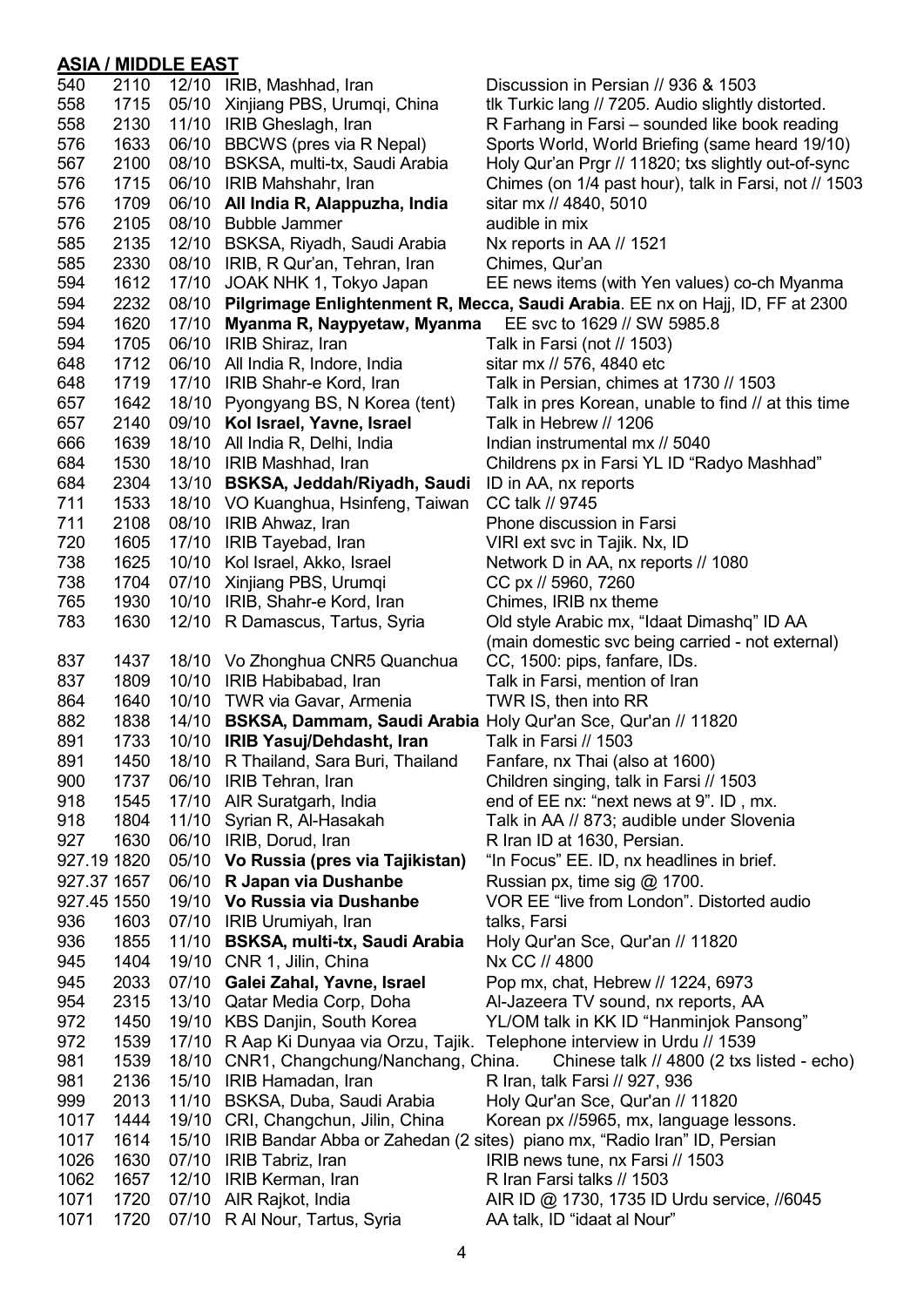1080 1625 10/10 **Kol Israel, Yavne, Israel** Network D in AA, nx reports // 738 1080 1912 06/10 VOIRI, Mahshasr, Iran ID in AA "Huna Tehran" 1098 1538 18/10 CNR-11, Golmud, China Mx, talk, Tibetan // 6010, 7350 1098 1555 07/10 RTI, Kouhou, Taiwan CC talk, mx // 7365 1098 2139 15/10 **BSKSA, Dammam, Saudi Arabia** Arabic mx // 684 1098 2140 16/10 CNR-1, China CC // 4800; pres here to block RFA via Taiwan 1107 1605 19/10 Xinjiang PBS, Urumqi, China Kazakh svc - nx // 6015, 7340 1116 1530 18/10 All India R, Srinagar, India ID, nx in EE 1116 1614 07/10 IRIB, Ardekan, Iran **Ramada Ramada Rikia 1614 1603**<br>1134 1558 07/10 R Kuwait, Sulamaniyah **AA, mention Kuwait, Ar** 1134 1558 07/10 R Kuwait, Sulamaniyah AA, mention Kuwait, Arabic mx // 9750 1161 1915 07/10 VOIRI, Qasr-e Shirin, Iran AA // 9715 1170 1500 07/10 CNR-1, China ID in CC; co-chan with VOA 1170 1639 05/10 VOA, Poro, Philippines. Special English – BBG item about Iranian jamming 1170 1915 05/10 R Sawa, Al-Dhabbaya, UAE ID, nx AA 1188 1930 06/10 R Payam, Tehran, Iran Chimes (different tone to R Iran chimes), Farsi 1206 2142 09/10 Kol Israel, Akko, Israel Talk in Hebrew // 657 1224 1630 07/10 IRIB (unknown site), Iran Chimes, Farsi // 1503 (not Ext Sce in AA) 1224 1907 09/10 VIRI, Kerman, Iran IRIB ext svc AA // 1080 1224 2025 07/10 Galei Zahal, Beersheeba, Israel Pop mx, chat, Hebrew // 945, 6973 1233 1930 12/10 IRIB, Abadeh, Iran Persian mx, chimes; co-chan Absolute R 1242 1510 19/10 VO Vietnam, Can Tho, Vietnam nx in Vietnamese (not // 9550) [pres] 1242 1631 17/10 IRIB Zanjan, Iran Rinan, nx Farsi // 1503 1260 1800 07/10 BSKSA, Dammam, Saudi Arabia AA, time pips, anns 1278 1644 07/10 IRIB Kermanshah, Iran Nx reports in Farsi // 1503 1287 1730 07/10 Kyrgyz R, Bishkek Talk in RR // 4010 1296 1644 17/10 Ashna R via Kabul, Afghanistan ID, nx reports, Pashto // 11565 1296 2140 17/10 VOA via Kabul, Afghanistan VOA Special English // 7555 1314 1515 18/10 IRIB Ardabil, Iran Rarsi, mx // 1503 (delay) 1323 2150 07/10 BBCWS, Zyyi, Cyprus BBCWS EE ID 1332 1845 17/10 IRIB Tehran, Iran R Tehran ID, discussion in Farsi 1350 1555 19/10 **Jiangxi PBS, Jian, China** Talk in CC, mx, time pips at 1600, ID, close at 1601; pres Rural Sce as listed closing at 1600 1350 1826 14/10 TWR via Gavar, Armenia Religious px in EE translated into Turkish 1368 1845 17/10 IRIB Gorgan, Iran Talk Farsi (not // 1503) 1377 1637 19/10 CNR 1, Yingyang, China. CC // 4800, 1359 etc. 1395 1811 17/10 V of Russia via Gavar, Armenia Nx reports in RR, ID // 1413 1440 1716 13/10 BSKSA, Ras al-Zawr, S. Arabia AA nx // 1521 1449 1729 05/10 IRIB Bandar-e Torkamen VIRI Turkmen - external service 1467 1700 12/10 TWR via Bishkek, Tajikistan TWR IS, anns in Tajik. 1467 1847 06/10 BSKSA, Hafar al-Baten, S Arabia AA // 9555; vying with IRIB 1467 1920 05/10 IRIB Alborz, Iran R Iran, talk Farsi // 1503 1476 1555 17/10 R Thailand, Chiang Mai Thai mx, closing anns, s/off with anthem at 1600 1476.2 1718 13/10 IRIB Marivan, Iran R Iran, YL in Farsi // 1503 1494 1527 17/10 Xinjiang PBS, several sites, China Talk in CC // 5960; txers slightly out-of-sync 1503 1735 06/10 IRIB Bushehr, Iran Children singing, talk in Farsi // 900 1512 1731 05/10 IRIB Ardabil, Iran Talk Farsi (not // 1503) 1521 1635 10/10 BSKSA, Duba, Saudi Arabia Call of Islam listed at this time, Qur'an // 15225 1521 1705 12/10 China R Int, Hutubi, Xinjiang Nx in RR, ID 1539 1708 07/10 CNR1 Zhenjang, China Chinese talk //4800 kHz. 1539 1830 06/10 IRIB Gorgan, Iran Chimes, talk in Farsi; under R Aaap ki Dunyaa 1539 2102 10/10 VOA via Dhabbaya Nx in EE, into Urdu at 2105 1548 2109 10/10 R Sawa via Kuwait Whispered "Sawa" ID, Western & Arabic pop mx 1557 1650 05/10 Family R, Kouhu, Taiwan "Beyond Intelligent Design" px EE. ID @ 1659 1557 2133 10/10 IRIB Zabol, Iran Talk in Farsi // 1503 1566 1429 19/10 HLAZ, FEBC, Jeju, S Korea (pres) Talk in CC 1566 1730 07/10 All India R, Nagpur, India Nx EE // 648 1575 1511 17/10 R Saranrom, B P Rasom Thailand talk and songs in Thai. Ends 1530 UTC. 1575 1530 17/10 VoA via Thailand s/on with EE ID then Burmese px. 1575 1620 10/10 R Farda via Dhabbaya ID's, Persian songs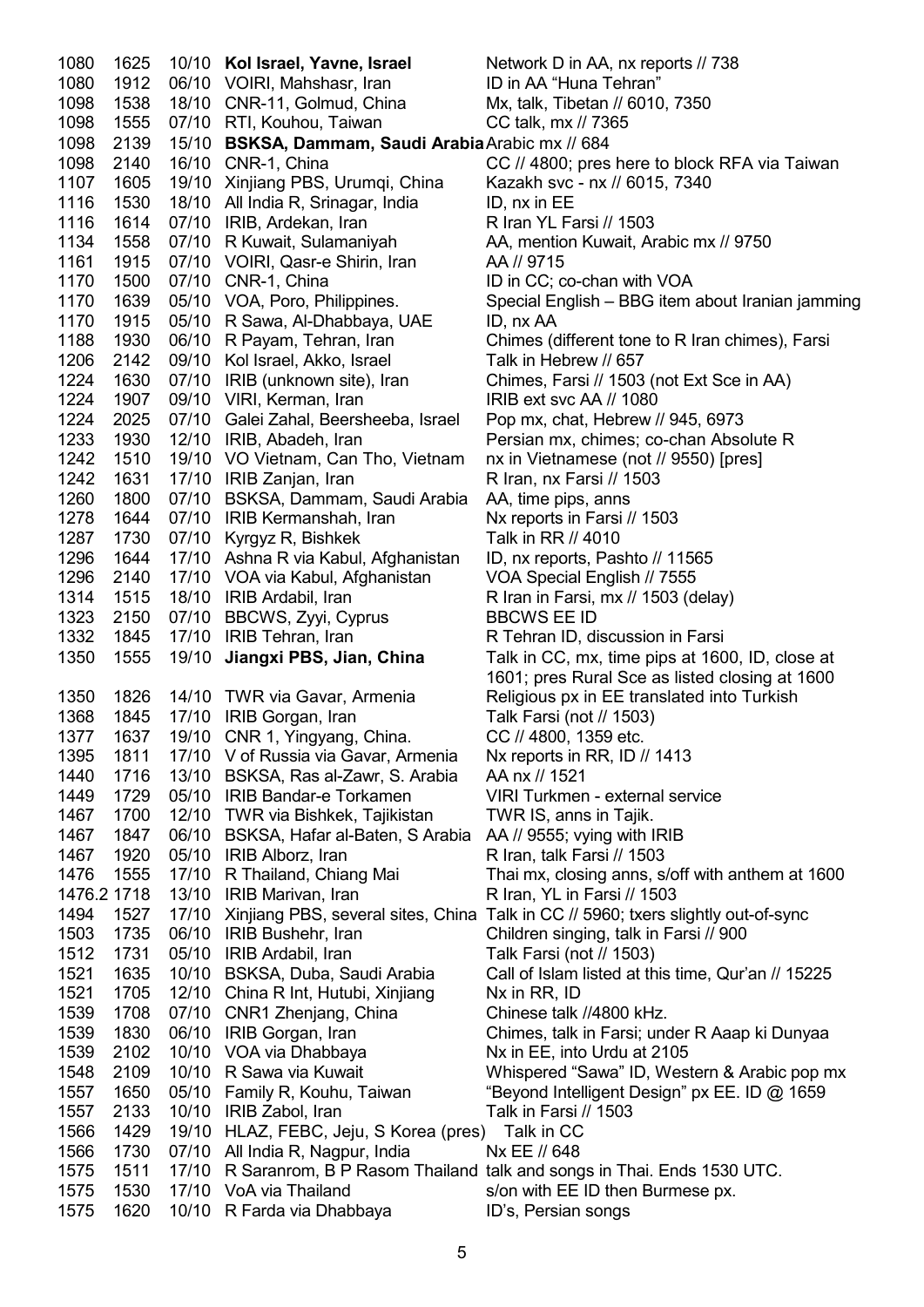| 1575 | 1749                 |       |                      | 06/10 IRIB (unknown site), Iran |                | Strong signal, talk in Farsi // 1503; co-chan<br>R Farda, also bubble jammer in background |
|------|----------------------|-------|----------------------|---------------------------------|----------------|--------------------------------------------------------------------------------------------|
| 1584 | 2107                 | 10/10 |                      | IRIB Maku/Semnan, Iran          | R Iran // 1503 |                                                                                            |
|      |                      |       |                      |                                 |                |                                                                                            |
| 1593 | 1720                 | 05/10 |                      | CNR 1, Changzhou, China         |                | CC talk, mx // 4800                                                                        |
| 1593 | 2240                 | 14/10 |                      | R Free Iraq (IBB), Kuwait       |                | AA mx, YL ID "idaat iraq al hurr"                                                          |
| 1593 | 2300                 |       | 14/10 VOA via Kuwait |                                 |                | ID, VOA News, EE                                                                           |
|      | <b>NORTH AMERICA</b> |       |                      |                                 |                |                                                                                            |
| 540  | 0753                 | 13/10 | <b>CBT</b>           | <b>Grand Falls</b>              | <b>NL</b>      | EE px (DW?) //640 CBN                                                                      |
| 570  | 0759                 | 07/10 | <b>WMCA</b>          | New York                        | <b>NY</b>      | "AM 570 WMCA New York" ID anns                                                             |
| 590  | 2200                 | 05/10 | <b>VOCM</b>          | St Johns                        | <b>NL</b>      | Promo for VOCM concert at Avalon Mall                                                      |
| 610  | 0730                 |       | 19/10 WIOD           | Miami                           | FL.            | 'WIOD Miami-Fort Lauderdale - your                                                         |
|      |                      |       |                      |                                 |                | news, weather & traffic station'                                                           |
| 620  | 2227                 | 07/10 | <b>CKCM</b>          | <b>Grand Falls-Windsor</b>      | <b>NL</b>      | "590 VOCM" ID, country rock //590.                                                         |
| 640  | 0740                 | 06/10 | <b>CBN</b>           | St Johns                        | <b>NL</b>      | Deutsche Welle - CBC Overnight                                                             |
| 660  | 0743                 | 06/10 | <b>WFAN</b>          | New York                        | NY.            | promo for "The Fan" "New York".                                                            |
| 680  | 0740                 | 06/10 | <b>CFTR</b>          | Toronto                         | ON             | "6 degrees here in downtown Toronto"                                                       |
| 710  | 2232                 | 06/10 | <b>CKVO</b>          | Clarenville                     | <b>NL</b>      | wx for N'foundland/Labrador, VOCM ID                                                       |
| 740  | 2208                 | 18/10 | <b>CHCM</b>          | Marystown                       | <b>NL</b>      | Labrador folk mx px // 710                                                                 |
| 750  | 0759                 | 06/10 | <b>CBGY</b>          | Bonavista Bay                   | <b>NL</b>      | "CBC Radio 1" "that was DW Radio", nx                                                      |
| 780  | 0705                 | 06/10 | <b>WBBM</b>          | Chicago                         | IL.            | "news radio 780 WBBM & now on FM"                                                          |
| 800  | 2204                 | 06/10 | <b>VOWR</b>          | St Johns                        | <b>NL</b>      | end of C&W px, VOWR ID                                                                     |
| 880  | 0747                 | 07/10 | <b>WCBS</b>          | New York                        | <b>NY</b>      | "WCBS Newstime 3-47"                                                                       |
| 930  | 0720                 | 07/10 | <b>CFBC</b>          | St John                         | <b>NB</b>      | "Classic Hits 9-3 CFBC"                                                                    |
| 930  | 2125                 | 07/10 | <b>CJYQ</b>          | St Johns                        | <b>NL</b>      | "This is Newfoundland-Labrador"                                                            |
| 1010 | 0624                 | 07/10 | <b>WINS</b>          | New York                        | <b>NY</b>      | "53° in NY" "on Ten-Ten Wins"                                                              |
| 1030 | 2215                 | 07/10 | <b>WBZ</b>           | <b>Boston</b>                   | MA             | "W Bee Zee News Radio Ten Thirty"                                                          |
| 1050 | 0635                 | 07/10 | <b>WEPN</b>          | New York                        | NY             | "desportes radio" ESPN. SS.                                                                |
| 1100 | 0452                 | 08/10 | <b>WTAM</b>          | Cleveland                       | <b>OH</b>      | "News Radio WTAM Eleven Hundred"                                                           |
| 1110 | 0500                 | 08/10 | <b>WBT</b>           | Charlotte                       | <b>NC</b>      | Nx, ads, wx, ID                                                                            |
| 1120 | 0700                 | 06/10 | <b>KMOX</b>          | <b>St Louis</b>                 | <b>MO</b>      | "KMOX St Louis & KMOX-HD"                                                                  |
| 1130 | 2233                 | 07/10 | <b>WBBR</b>          | New York                        | <b>NY</b>      | "NFL Football on Bloomberg 11-3-0"                                                         |
| 1140 | 0740                 | 06/10 | <b>WQBA</b>          | Miami                           | FL.            | "Once quarenta Miami", SS nx                                                               |
| 1140 | 2132                 | 07/10 | <b>CBY</b>           | Sydney                          | <b>NS</b>      | CBC R1 // 640, 1400                                                                        |
| 1200 | 0658                 | 08/10 | <b>WXKS</b>          | <b>Newton</b>                   | MA             | "WXKS Newton-Boston & WXKS-FM                                                              |
|      |                      |       |                      |                                 |                | Medford Maddies Comedy 1200"                                                               |
| 1210 | 2134                 |       | 07/10 VOAR           | St Johns                        | <b>NL</b>      | "VOAR on 99-9 FM & 12-10 AM"                                                               |
| 1300 | 0730                 | 06/10 | <b>WOOD</b>          | <b>Grand Rapids</b>             | MI             | "news radio Wood 1300 & 1069 FM"                                                           |
| 1310 | 0728                 | 06/10 | <b>CIWW</b>          | Ottawa                          | ON             | 1053 Kiss FM, All news radio 1310 Kiss                                                     |
| 1320 | 2338                 | 07/10 | <b>CJMR</b>          | Oakville                        | ON             | Indian mx. ann: CJMR1320.ca                                                                |
| 1330 | 0701                 | 08/10 | <b>WRCA</b>          | Watertown                       | МA             | "1330 WRCA Watertown Boston"                                                               |
| 1360 | 0658                 | 08/10 | <b>WDRC</b>          | Hartford                        | <b>CT</b>      | "the talk of Connecticut WDRC AM"                                                          |
| 1390 | 0819                 | 07/10 | <b>WRIG</b>          | Schofield                       | WI             | ann Foxsports1390.com                                                                      |
| 1400 | 2150                 | 05/10 | <b>CBG</b>           | Gander                          | <b>NL</b>      | CBC <sub>R1</sub>                                                                          |
| 1430 | 2258                 | 07/10 | <b>WENE</b>          | Endicott                        | <b>NY</b>      | "only on 1430 Sports Radio, The Team"                                                      |
| 1430 | 2259                 | 07/10 | <b>WNSW</b>          | <b>Newark</b>                   | <b>NJ</b>      | Vo Russia in EE, legal ID @ 2300.                                                          |
| 1480 | 0647                 | 07/10 | <b>WGVU</b>          | Kentwood                        | MI             | "Real Oldies 1480 & 850  & online at<br>realoldies1480.org"                                |
| 1480 | 0649                 | 07/10 | <b>WHBC</b>          | Canton                          | <b>OH</b>      | "WHBCbreaking nx, wx & sports station"                                                     |
| 1520 | 2310                 | 05/10 | <b>WWKB</b>          | <b>Buffalo</b>                  | NY.            | "Syracuse football  on AM 1520 WWKB"                                                       |
| 1540 | 0650                 | 19/10 | <b>KXEL</b>          | Waterloo                        | IA             | Red Eye Radio; wx 'Newstalk 1540 KXEL'                                                     |
| 1560 | 0645                 | 07/10 | <b>WQEW</b>          | New York                        | <b>NY</b>      | "this October on Radio Disney", pops.                                                      |
| 1590 | 0702                 | 07/10 | <b>WCGO</b>          | Evanston                        | IL.            | SS ID, EE WCGO & Focus Cm disclaimer                                                       |
| 1590 | 0713                 | 07/10 | <b>WPSL</b>          | Port St Lucie                   | FL             | "basketballon WPSL 1590"                                                                   |
| 1660 | 2156                 | 07/10 | <b>WWRU</b>          | Jersey City                     | <b>NJ</b>      | Korean, legal ID 2200 "1660AM WWRU                                                         |
|      |                      |       |                      |                                 |                | Jersey City, New York City"                                                                |
| 1670 | 0715                 |       | 07/10 WPLA           | Dry Branch                      | <b>GA</b>      | "on Fox Sports 1670" Bill Shanks show.                                                     |

| <b>NL</b> | EE px (DW?) //640 CBN                  |
|-----------|----------------------------------------|
| <b>NY</b> | "AM 570 WMCA New York" ID anns         |
| NL        | Promo for VOCM concert at Avalon Mall  |
| FL        | 'WIOD Miami-Fort Lauderdale - your     |
|           | news, weather & traffic station'       |
| <b>NL</b> | "590 VOCM" ID, country rock //590.     |
| <b>NL</b> | Deutsche Welle - CBC Overnight         |
| <b>NY</b> | promo for "The Fan" "New York".        |
| ON        | "6 degrees here in downtown Toronto"   |
| <b>NL</b> | wx for N'foundland/Labrador, VOCM ID   |
| <b>NL</b> | Labrador folk mx px // 710             |
| <b>NL</b> | "CBC Radio 1" "that was DW Radio", nx  |
| IL.       | "news radio 780 WBBM & now on FM"      |
| <b>NL</b> | end of C&W px, VOWR ID                 |
| NY        | "WCBS Newstime 3-47"                   |
| <b>NB</b> | "Classic Hits 9-3 CFBC"                |
| <b>NL</b> | "This is Newfoundland-Labrador"        |
| <b>NY</b> | "53° in NY" "on Ten-Ten Wins"          |
| МA        | "W Bee Zee News Radio Ten Thirty"      |
| <b>NY</b> | "desportes radio" ESPN. SS.            |
| OH        | "News Radio WTAM Eleven Hundred"       |
| <b>NC</b> | Nx, ads, wx, ID                        |
| <b>MO</b> | "KMOX St Louis & KMOX-HD"              |
| <b>NY</b> | "NFL Football on Bloomberg 11-3-0"     |
| FL.       | "Once quarenta Miami", SS nx           |
| <b>NS</b> | CBC R1 // 640, 1400                    |
| MA        | "WXKS Newton-Boston & WXKS-FM          |
|           | Medford Maddies Comedy 1200"           |
| <b>NL</b> | "VOAR on 99-9 FM & 12-10 AM"           |
| MI        | "news radio Wood 1300 & 1069 FM"       |
| ON        | 1053 Kiss FM, All news radio 1310 Kiss |
| ON        | Indian mx. ann: CJMR1320.ca            |
| MA        | "1330 WRCA Watertown Boston"           |
| <b>CT</b> | "the talk of Connecticut WDRC AM"      |
| WI        | ann Foxsports1390.com                  |
| NL        | CBC R 1                                |
| <b>NY</b> | "only on 1430 Sports Radio, The Team"  |
| <b>NJ</b> | Vo Russia in EE, legal ID @ 2300.      |
| MI        | "Real Oldies 1480 & 850  & online at   |
|           | realoldies1480.org"                    |
| ОH        | "WHBCbreaking nx, wx & sports station  |
| NY.       | "Syracuse football  on AM 1520 WWKE    |
| ΙA        | Red Eye Radio; wx 'Newstalk 1540 KXEL  |
| <b>NY</b> | "this October on Radio Disney", pops.  |
| IL        | SS ID, EE WCGO & Focus Cm disclaime    |
| <b>FL</b> | "basketballon WPSL 1590"               |
| <b>NJ</b> | Korean, legal ID 2200 "1660AM WWRU     |
|           | Jersey City, New York City"            |
| GА        | "on Fox Sports 1670" Bill Shanks show. |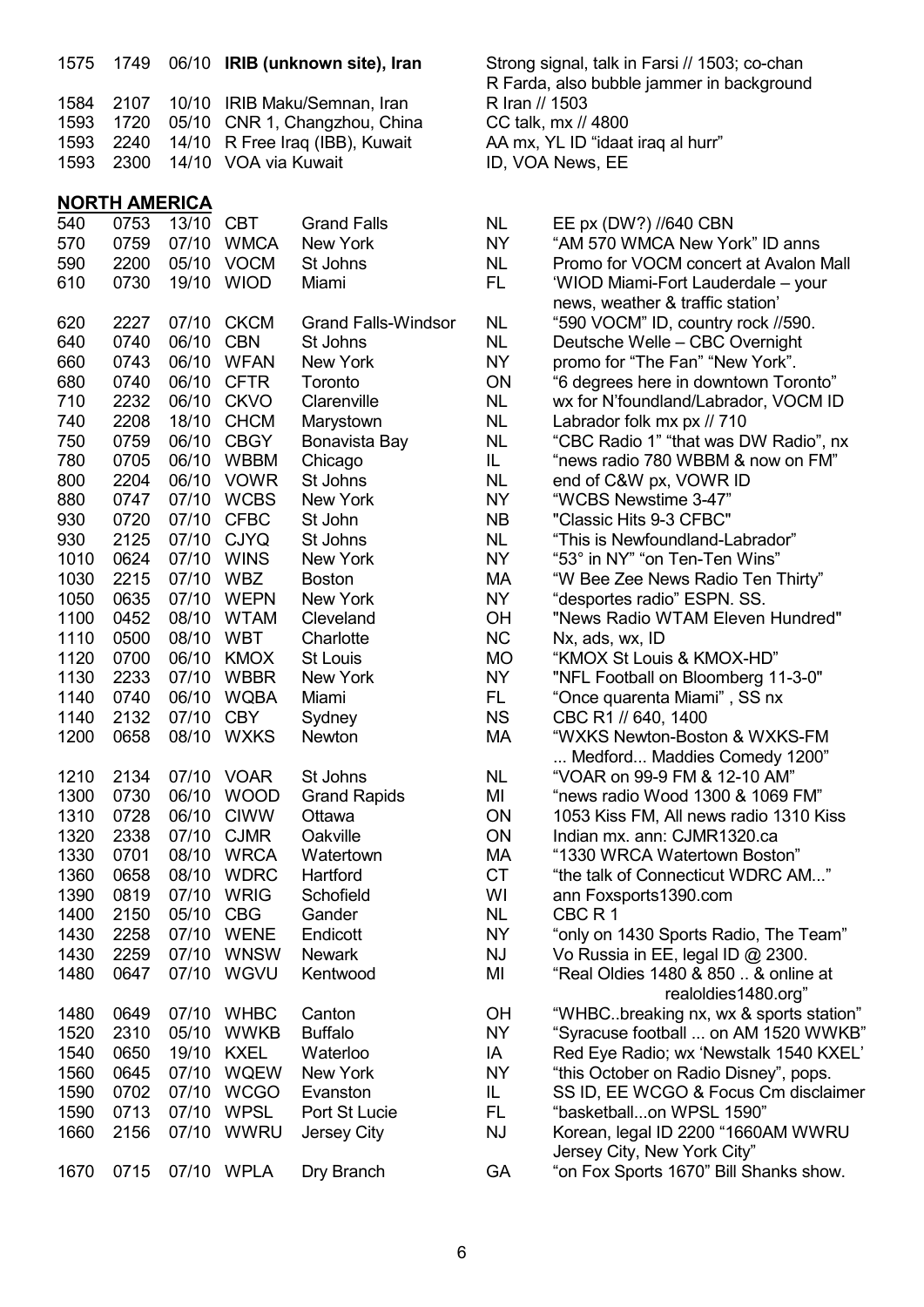## **CENTRAL AMERICA & THE CARIBBEAN**

| 560  | 0724                 |       | 07/10 R Rebelde, Ciego de Avila, Cuba  | SS song //5025, 610                                                           |
|------|----------------------|-------|----------------------------------------|-------------------------------------------------------------------------------|
| 570  | 0743                 |       | 06/10 R Reloj, Santa Clara, Cuba       | SS nx, ticking clock                                                          |
| 580  | 0720                 |       | 13/10 WKAQ, San Juan, Puerto Rico      | SS ads, IDs as "WKAQ 5-80" (ex R. Reloj)                                      |
| 600  | 0715                 |       | 12/10 R Rebelde, San Germain, Cuba     | YL SS talk //5025 kHz                                                         |
| 610  | 0723                 |       | 07/10 R Rebelde, Cuba (multiple sites) | SS songs //5025                                                               |
| 630  | 0720                 | 08/10 |                                        |                                                                               |
| 640  |                      |       | R Progreso, Camaguey, Cuba             | SS talk, piano mx // 640                                                      |
|      | 0646                 | 12/10 | RFO Guadeloupe, Port-a-Pitre           | YL FF talk a few secs behind France Inter 162 kHz                             |
| 640  | 0715                 | 08/10 | R Progreso, Cuba (2 x sites)           | SS talk // Rebelde 5025, own px @ 0715                                        |
| 670  | 0709                 | 06/10 | R Rebelde, Cuba (multiple sites)       | YL ID, mx                                                                     |
| 710  | 0716                 | 08/10 | R Rebelde, Cuba (multiple sites)       | SS YL //5025 etc                                                              |
| 740  | 0658                 |       | 18/10 WIAC San Juan, Puerto Rico       | mx, SS ID, guitar mx.                                                         |
| 770  | 0717                 |       | 08/10 R Rebelde, Victoria de LT, Cuba  | SS ballad //5025, 710 etc                                                     |
| 800  | 0655                 |       | 18/10 TWR, Bonaire                     | SS px, Radio Trans Mundial ID                                                 |
| 820  | 0610                 | 19/10 | R Reloj, Ciego de Avila, Cuba          | time pips "RR" ID in morse, nx SS                                             |
| 820  | 2240                 | 09/10 | R Paradise, St Kitts & Nevis           | live preacher in EE (pres TBN TV sound)                                       |
| 870  | 0718                 | 08/10 | R Reloj, Cuba (3 x sites)              | SS nx, ID, ticking clock, // 570                                              |
| 900  | 0722                 | 08/10 | R Progreso, San German, Cuba           | SS ballads // 640 etc                                                         |
| 940  | 0723                 | 08/10 | R Progreso, Sanci Spiritus, Cuba       | SS ballads // 640, 900 etc                                                    |
| 950  | 0724                 |       | 08/10 R Reloj, Cuba (multiple sites)   | ID //570                                                                      |
| 1020 | 0707                 |       | 19/10 R Reloj, Victoria, Cuba          | SS nx, time pips "RR" ID in morse                                             |
| 1180 | 0746                 |       | 06/10 R Rebelde, Cuba (multiple sites) | SS mx // 5025                                                                 |
| 1190 | 0700                 |       | 15/10 WBMJ, San Juan, Puerto Rico      | FSN nx, 'Rock Radio Network' ID & jingle. EE/SS                               |
| 1280 | 0815                 |       | 08/10 WCMN, Araceibo, Puerto Rico      | Noiuno SS nx, IDs                                                             |
| 1520 | 0630                 | 19/10 | WVOZ San Juan, Puerto Rico             | Neuvo radio Radio Voz Tropical, SS slogan.                                    |
| 1540 | 2304                 | 05/10 | R Bahamas                              | Nx EE, wx for Bahamas                                                         |
| 1610 | 2155                 | 05/10 | Caribbean Beacon, Anguilla             | Dr Gene Scott preaching // 11775                                              |
| 1660 | 2158                 |       | 05/10 WGIT Canovanas, Puerto Rico      | SS songs, "Noticias 1660"                                                     |
| 1620 | 0731                 |       | 08/10 R Rebelde, Cuba (multiple sites) | SS talk // 5025                                                               |
|      |                      |       |                                        |                                                                               |
|      | <b>SOUTH AMERICA</b> |       |                                        |                                                                               |
| 570  | 0707                 | 09/10 | R Nacional, Bogota, Colombia           | " Radio Nacional", LA mx                                                      |
| 580  | 0726                 | 07/10 | R Marañón, Jaén, Peru                  | SS ballads, DJ with clear "Radio Marañón"                                     |
| 580  | 2150                 |       | 12/10 R Boas Novas, Recife, Brazil     | PP ballads, recorded ID                                                       |
| 590  | 0652                 |       | 09/10 R Continental, Buenos Aires      | Slogan/ID "La ?taforma? Continental", Eric Clapton                            |
| 610  | 0602                 | 17/10 | R Rural, Montevideo, Uruguay           | SS ballads, talk "en Rural" ID/promo                                          |
| 610  | 0609                 |       |                                        | 17/10 R Itatiaia, Belo Horizonete, Brazil TC for 0309, "Itatiaia" sung jingle |
| 680  | 0609                 | 17/10 | R Difusora (4 possible) Brazil         | Man IDs between mx "Difusora AM 680 Kilohertz"                                |
| 710  | 0701                 | 11/10 | R Diez, Buenos Aires, Argentina        | brief ID "Radio Diez - la radio"                                              |
| 730  | 0654                 | 17/10 |                                        | Cadena Melodia, Bogata, Colombia "Melodia Stereo 7-30 AM. musica, noticias, " |
| 740  | 2255                 | 05/10 | R Sociedad de Bahia, Brazil            | end of Voz do Brasil, PP ID @ 2259.                                           |
| 760  | 0605                 | 19/10 | RCN, Baranquilla, Colombia             | SS ads/promo mentions "por RCN"                                               |
| 760  | 2158                 | 13/10 | R Uirapuru, Fortaleza, Brazil          | rel mx, talk. ID inc Fortaleza                                                |
| 780  | 0633                 | 17/10 | R Tres, Trelaw, Argentina              | "Radio Tres, en Rep. Argentina la hora es 3.33"                               |
| 780  | 0654                 | 15/10 | R Coro, Coro, Venezuela                | lively mx, ID "esta es Radio Coro,"                                           |
| 890  | 2155                 | 12/10 | R Tamanderé, Recife, Brazil            | Rel px in PP, promo for R Tamandere web site                                  |
| 900  | 0705                 | 13/10 | R Mara Ritmo, Maracaibo, Ven.          | SS ID "Venezuela Mara Ritmo novo ciento"                                      |
| 920  | 0827                 | 19/10 | <b>RPP Noticias, Piura, Peru</b>       | "en Lima escucha RPP noticias…89.7 FM…"                                       |
| 930  | 2150                 | 14/10 | R Metropolitana, Fortaleza, Brazil     | End of football commentary, sung jingle/ID                                    |
| 940  | 0710                 | 10/10 | Super R, Rio de Janeiro, Brazil        | Rel mx ID "Super Radio Boa Vontade"                                           |
| 950  | 0730                 | 10/10 | R Nueve, Buenos Aires, Arg.            | EE pops, ID "Radio 9Buenos Aires, Argentina"                                  |
|      |                      |       |                                        |                                                                               |

7

980 2232 13/10 R Nacional, Brasilia, Brazil Reports in PP, "Nacional" jingle/ID // 6180, 11780

1040 2239 13/10 R Capital, Sao Paulo, Brazil PP talk, ID "Radio Capital" jingles.<br>1050 0625 17/10 SODRE Montevideo, Uruguay ID "SODRE...Montevideo.." with FM fregs.

1070 0720 17/10 Em. Atlantico, Barranquilla, Colombia. "Emisora Atlantica AM y FM", cumbia mx

980 0620 19/10 RCN, Cali, Colombia Phone-in, SS, // RCN 760

1070 0603 12/10 R Sante Fe, Bogata, Colombia "Radio Sante Fe" IDs in SS talk.

1070 2300 10/10 **R Difusora Cajazeiras, Brazil** end of "Voz do Brasil" px, ID 1100 0556 12/10 R Globo, Sao Paulo, Brazil "Radio Globo" ID, jingles, ads. PP

1050 0625 17/10 SODRE Montevideo, Uruguay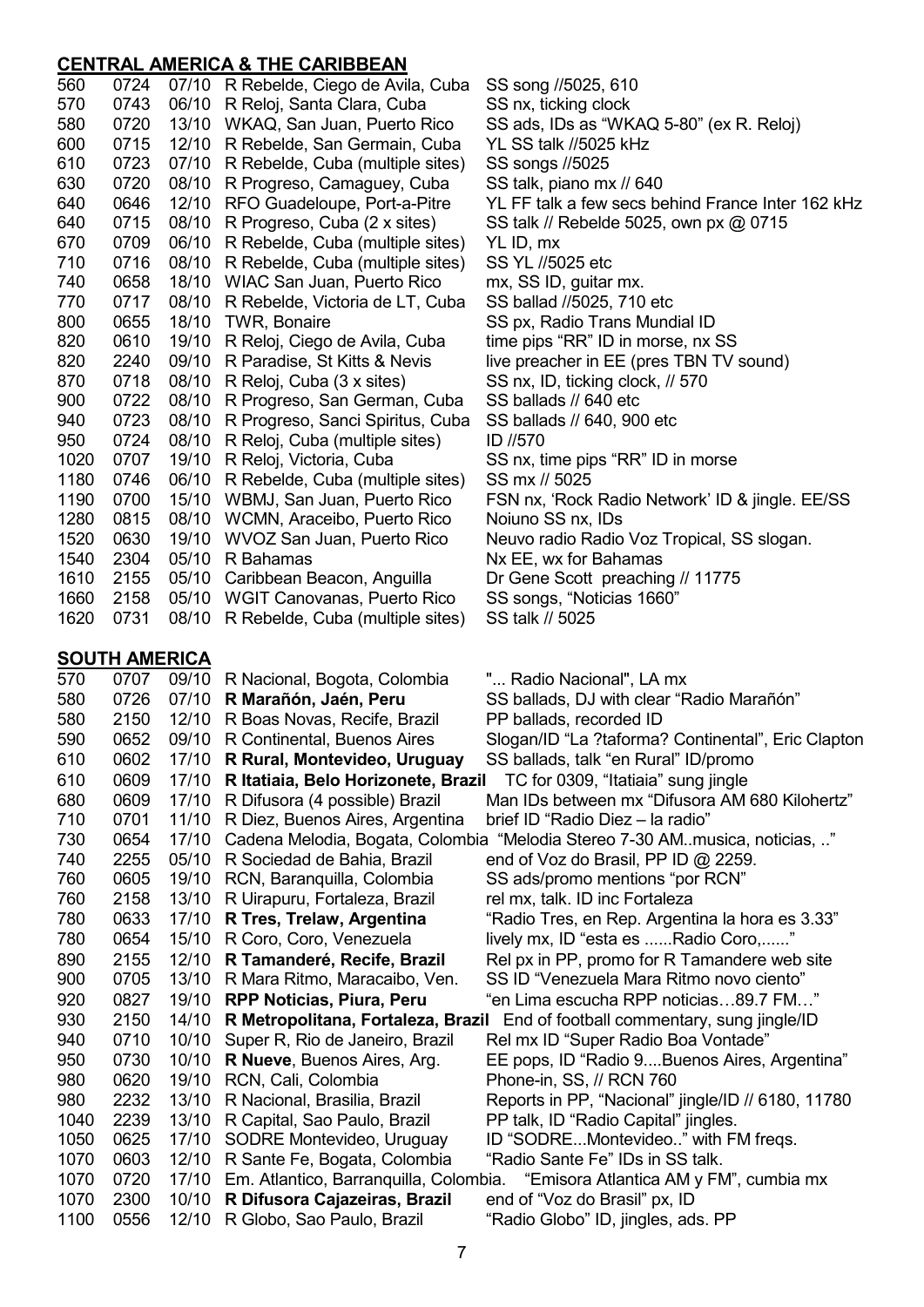| 1120<br>1130<br>1130<br>1130<br>1140<br>1150<br>1200<br>1220<br>1230<br>1230<br>1240<br>1270<br>1280<br>1290<br>1350<br>1380<br>1430<br>1500<br>1520<br>1530 | 0642<br>0734<br>0809<br>2306<br>0835<br>0646<br>2210<br>2139<br>0517<br>2128<br>2235<br>0750<br>0655<br>2206<br>2346<br>0755<br>2220<br>0845<br>2158<br>0704 | 14/10<br>18/10<br>13/10<br>19/10<br>16/10<br>13/10<br>10/10<br>18/10<br>10/10<br>16/10<br>11/10<br>11/10<br>05/10<br>05/10<br>19/10<br>13/10<br>19/10<br>16/10 | 16/10 R Rural, Porto Alegre, Brazil<br>R Ideal, Maiquetia, Venezuela<br>R Nacional, Rio de Janiero, Brazil<br>R Esperanza, Cartagena, Colombia<br>R Tupi, Sao Paulo, Brazil<br>R Ceara Clube, Fortaleza, Brazil<br>R Globo, Rio de Janiero, Brazil<br>R Guararema, San Jose, Brazil<br>R Correio, João Pessoa, Brazil<br>R São Francisco, Canindé, Brazil<br>R Provincia, La Plata, Argentina<br>R Tupi, Rio de Janiero, Brazil<br>R Puerto Cabello, Venezuela<br>R Buenos Aires, Argentina<br>R B2, Curitiba, Brazil<br>R 2000, Cumana, Venezuela<br>R Salinas, Macau, Brazil<br>11/10 R Porteña, Buenos Aires, Arg. | accordion mx, Radio Rural slogan between rcd<br>HJVA Vida AM, Bogota, Colombia (pres) piano mx, px ID "Manantial es Vida"<br>"Radio Ideal" ID with website (pron: "ee-dee-al")<br>sports, PP. Nacional ID and jingle.<br>Rel px, SS ID<br>ballads, Radio Tupi ID in mix with SS Cumbia stn.<br>ballads, "Super Radio Clube" ID. Exact fq 1200.04<br>"Radio Globo" jingles & slogans, PP.<br>pop songs, YL with "Guararema" ID. PP<br>Radiogazeta px, IDs "R Correio em Paraiba"<br>Children's choir+priest, many Viva São Francisco's<br>"Radio Provincia – La radio publicá"<br>PP IDs, slogans inc "Centinela da Tupi".<br>SS mx, ID, TC<br>"Buenos Noches Buenos Aires"<br>Ondas del Mar, Puerto Cabello, Ven "Ondas del Mar 1380  melodicas & sonoros"<br>PP ID "esta es Radio B2B2" (ex R Clube Para')<br>"Dos Mil" ID, LA mx.<br>Clear ID "Radio Salinas Macau" then unheard<br>(s/off or power reduction at this time?)<br>"de Buenos AiresRadio Porteña  cadena Eco" |
|--------------------------------------------------------------------------------------------------------------------------------------------------------------|--------------------------------------------------------------------------------------------------------------------------------------------------------------|----------------------------------------------------------------------------------------------------------------------------------------------------------------|-----------------------------------------------------------------------------------------------------------------------------------------------------------------------------------------------------------------------------------------------------------------------------------------------------------------------------------------------------------------------------------------------------------------------------------------------------------------------------------------------------------------------------------------------------------------------------------------------------------------------|------------------------------------------------------------------------------------------------------------------------------------------------------------------------------------------------------------------------------------------------------------------------------------------------------------------------------------------------------------------------------------------------------------------------------------------------------------------------------------------------------------------------------------------------------------------------------------------------------------------------------------------------------------------------------------------------------------------------------------------------------------------------------------------------------------------------------------------------------------------------------------------------------------------------------------------------------------------------------|
|                                                                                                                                                              | 1540.5 0719                                                                                                                                                  | 18/10                                                                                                                                                          | Turbomix AM, Cajamarca, Peru                                                                                                                                                                                                                                                                                                                                                                                                                                                                                                                                                                                          | local mx, "Turbomix AM" ID in slogan. SS.                                                                                                                                                                                                                                                                                                                                                                                                                                                                                                                                                                                                                                                                                                                                                                                                                                                                                                                                    |
| 1570                                                                                                                                                         | 0646                                                                                                                                                         | 17/10                                                                                                                                                          | R Bethel, Lima, Peru                                                                                                                                                                                                                                                                                                                                                                                                                                                                                                                                                                                                  | "Bethel 91.5 en Marcona, frequencia Christiana"                                                                                                                                                                                                                                                                                                                                                                                                                                                                                                                                                                                                                                                                                                                                                                                                                                                                                                                              |
| 1620                                                                                                                                                         | 0605                                                                                                                                                         | 18/10                                                                                                                                                          | R AM 1620, Mar del Plata, Arg.                                                                                                                                                                                                                                                                                                                                                                                                                                                                                                                                                                                        | YL with ID "AM 16-20, neuvo en Mar del Plata".                                                                                                                                                                                                                                                                                                                                                                                                                                                                                                                                                                                                                                                                                                                                                                                                                                                                                                                               |
| 1630                                                                                                                                                         | 2323                                                                                                                                                         | 05/10                                                                                                                                                          |                                                                                                                                                                                                                                                                                                                                                                                                                                                                                                                                                                                                                       | Diagonal AM 1630, La Plata, Arg. "en la punta del dial, AM 1630 Diagonal" SS.                                                                                                                                                                                                                                                                                                                                                                                                                                                                                                                                                                                                                                                                                                                                                                                                                                                                                                |
|                                                                                                                                                              |                                                                                                                                                              |                                                                                                                                                                |                                                                                                                                                                                                                                                                                                                                                                                                                                                                                                                                                                                                                       |                                                                                                                                                                                                                                                                                                                                                                                                                                                                                                                                                                                                                                                                                                                                                                                                                                                                                                                                                                              |
| <b>EUROPE</b>                                                                                                                                                |                                                                                                                                                              |                                                                                                                                                                |                                                                                                                                                                                                                                                                                                                                                                                                                                                                                                                                                                                                                       |                                                                                                                                                                                                                                                                                                                                                                                                                                                                                                                                                                                                                                                                                                                                                                                                                                                                                                                                                                              |
| 593                                                                                                                                                          | 1726                                                                                                                                                         |                                                                                                                                                                | 07/10 R Rossii, Izhevsk, Russia                                                                                                                                                                                                                                                                                                                                                                                                                                                                                                                                                                                       | YL RR, Russian songs (1 kHz off channel)                                                                                                                                                                                                                                                                                                                                                                                                                                                                                                                                                                                                                                                                                                                                                                                                                                                                                                                                     |
| 612                                                                                                                                                          | 1445                                                                                                                                                         | 18/10                                                                                                                                                          | R Baltic Waves, Lithuania                                                                                                                                                                                                                                                                                                                                                                                                                                                                                                                                                                                             | Continuous interval sig, IDs in Lithuanian to 1500.                                                                                                                                                                                                                                                                                                                                                                                                                                                                                                                                                                                                                                                                                                                                                                                                                                                                                                                          |
| 918                                                                                                                                                          | 2032                                                                                                                                                         | 13/10                                                                                                                                                          | R Slovenia, Domzale                                                                                                                                                                                                                                                                                                                                                                                                                                                                                                                                                                                                   | News in EE then GG, ID. Het.                                                                                                                                                                                                                                                                                                                                                                                                                                                                                                                                                                                                                                                                                                                                                                                                                                                                                                                                                 |
| 1359                                                                                                                                                         | 1900                                                                                                                                                         | 05/10                                                                                                                                                          | R Donetsk, Ukraine                                                                                                                                                                                                                                                                                                                                                                                                                                                                                                                                                                                                    | ID YL Ukrainian "Hovorit Donetsk"                                                                                                                                                                                                                                                                                                                                                                                                                                                                                                                                                                                                                                                                                                                                                                                                                                                                                                                                            |
| 1413                                                                                                                                                         | 1800                                                                                                                                                         | 05/10                                                                                                                                                          | Vo Russia via Moldova                                                                                                                                                                                                                                                                                                                                                                                                                                                                                                                                                                                                 | ID "Golos Rossii" at sign-on. RR                                                                                                                                                                                                                                                                                                                                                                                                                                                                                                                                                                                                                                                                                                                                                                                                                                                                                                                                             |
|                                                                                                                                                              | 1484.97 1510 05/10                                                                                                                                           |                                                                                                                                                                | R Merkurs, Riga, Latvia                                                                                                                                                                                                                                                                                                                                                                                                                                                                                                                                                                                               | Oldies & Euro mx, full ID in Latvian at 1704                                                                                                                                                                                                                                                                                                                                                                                                                                                                                                                                                                                                                                                                                                                                                                                                                                                                                                                                 |
|                                                                                                                                                              | 1511.94 2028 09/10                                                                                                                                           |                                                                                                                                                                | <b>ERA Chania, Greece</b>                                                                                                                                                                                                                                                                                                                                                                                                                                                                                                                                                                                             | "Premier Rock", Doors mx, "Cosmos" ID.                                                                                                                                                                                                                                                                                                                                                                                                                                                                                                                                                                                                                                                                                                                                                                                                                                                                                                                                       |
| 1557                                                                                                                                                         |                                                                                                                                                              |                                                                                                                                                                | 1501 10/10 Vahon FM, Den Haag, Neths.                                                                                                                                                                                                                                                                                                                                                                                                                                                                                                                                                                                 | Hindi mx ID "Vahon Hindustan Radio Vahon FM"                                                                                                                                                                                                                                                                                                                                                                                                                                                                                                                                                                                                                                                                                                                                                                                                                                                                                                                                 |
| 1593                                                                                                                                                         | 1510                                                                                                                                                         |                                                                                                                                                                | 08/10 R 700, Kall, Germany                                                                                                                                                                                                                                                                                                                                                                                                                                                                                                                                                                                            | Schlager mx // SW 6005, IDs GG                                                                                                                                                                                                                                                                                                                                                                                                                                                                                                                                                                                                                                                                                                                                                                                                                                                                                                                                               |
|                                                                                                                                                              | <b>UK LPAMS</b>                                                                                                                                              |                                                                                                                                                                |                                                                                                                                                                                                                                                                                                                                                                                                                                                                                                                                                                                                                       |                                                                                                                                                                                                                                                                                                                                                                                                                                                                                                                                                                                                                                                                                                                                                                                                                                                                                                                                                                              |
| 1134                                                                                                                                                         | 0814                                                                                                                                                         |                                                                                                                                                                | 14/10 L&D Hospital R, Luton                                                                                                                                                                                                                                                                                                                                                                                                                                                                                                                                                                                           | Px for blind people to 0816 - Info Sound                                                                                                                                                                                                                                                                                                                                                                                                                                                                                                                                                                                                                                                                                                                                                                                                                                                                                                                                     |
| 1134                                                                                                                                                         | 0838                                                                                                                                                         | 13/10                                                                                                                                                          | BFBS Gurkha R (multi sites)                                                                                                                                                                                                                                                                                                                                                                                                                                                                                                                                                                                           | Nepali mx // 1287 (probably Catterick)                                                                                                                                                                                                                                                                                                                                                                                                                                                                                                                                                                                                                                                                                                                                                                                                                                                                                                                                       |
| 1287                                                                                                                                                         | 0759                                                                                                                                                         | 13/10                                                                                                                                                          |                                                                                                                                                                                                                                                                                                                                                                                                                                                                                                                                                                                                                       | Acacia R, Sutton-in-Ashfield, Notts FSN News, Acaciaradio.com ann.                                                                                                                                                                                                                                                                                                                                                                                                                                                                                                                                                                                                                                                                                                                                                                                                                                                                                                           |
| 1287                                                                                                                                                         | 0759                                                                                                                                                         | 14/10                                                                                                                                                          |                                                                                                                                                                                                                                                                                                                                                                                                                                                                                                                                                                                                                       | Insanity, Royal Holloway Uni, Egham YL ID "Insanity Radio - 103.2 FM"                                                                                                                                                                                                                                                                                                                                                                                                                                                                                                                                                                                                                                                                                                                                                                                                                                                                                                        |
| 1287                                                                                                                                                         | 0838                                                                                                                                                         | 13/10                                                                                                                                                          | BFBS Gurkha R (multi sites)                                                                                                                                                                                                                                                                                                                                                                                                                                                                                                                                                                                           | Nepali mx // 1134                                                                                                                                                                                                                                                                                                                                                                                                                                                                                                                                                                                                                                                                                                                                                                                                                                                                                                                                                            |
| 1287                                                                                                                                                         | 0735                                                                                                                                                         | 14/10                                                                                                                                                          | Garrison FM, Glencorse                                                                                                                                                                                                                                                                                                                                                                                                                                                                                                                                                                                                | "98.5 Garrison FM weather. Dry, bright and sunny                                                                                                                                                                                                                                                                                                                                                                                                                                                                                                                                                                                                                                                                                                                                                                                                                                                                                                                             |
|                                                                                                                                                              |                                                                                                                                                              |                                                                                                                                                                |                                                                                                                                                                                                                                                                                                                                                                                                                                                                                                                                                                                                                       | today across Edinburgh and Glencorse"                                                                                                                                                                                                                                                                                                                                                                                                                                                                                                                                                                                                                                                                                                                                                                                                                                                                                                                                        |
| 1287                                                                                                                                                         | 0912                                                                                                                                                         |                                                                                                                                                                | 13/10 Garrison FM (multi sites)                                                                                                                                                                                                                                                                                                                                                                                                                                                                                                                                                                                       | ads, "Garrison FM" jingle (probably Edinburgh)                                                                                                                                                                                                                                                                                                                                                                                                                                                                                                                                                                                                                                                                                                                                                                                                                                                                                                                               |
| 1350                                                                                                                                                         | 0811                                                                                                                                                         |                                                                                                                                                                | 07/10 R Nightingale, Rotherham Hosp.                                                                                                                                                                                                                                                                                                                                                                                                                                                                                                                                                                                  | "R Nightingale, playing the music you want to hear"                                                                                                                                                                                                                                                                                                                                                                                                                                                                                                                                                                                                                                                                                                                                                                                                                                                                                                                          |
| 1350                                                                                                                                                         | 0759                                                                                                                                                         | 08/10                                                                                                                                                          | Kingstown R, Hull Royal Infirmary                                                                                                                                                                                                                                                                                                                                                                                                                                                                                                                                                                                     | "Kingstown Radio - first with news"                                                                                                                                                                                                                                                                                                                                                                                                                                                                                                                                                                                                                                                                                                                                                                                                                                                                                                                                          |
| 1386                                                                                                                                                         | 0900                                                                                                                                                         | 13/10                                                                                                                                                          |                                                                                                                                                                                                                                                                                                                                                                                                                                                                                                                                                                                                                       | Carillon R, Loughborough/Coalville 'Man of Action' & ID. 0929: DJ "in Coalville" //1431                                                                                                                                                                                                                                                                                                                                                                                                                                                                                                                                                                                                                                                                                                                                                                                                                                                                                      |
| 1386                                                                                                                                                         | 0831                                                                                                                                                         | 13/10                                                                                                                                                          | R J-Com, Leeds                                                                                                                                                                                                                                                                                                                                                                                                                                                                                                                                                                                                        | Saturday tape loop: "This is Radio R J-Com                                                                                                                                                                                                                                                                                                                                                                                                                                                                                                                                                                                                                                                                                                                                                                                                                                                                                                                                   |
|                                                                                                                                                              |                                                                                                                                                              |                                                                                                                                                                |                                                                                                                                                                                                                                                                                                                                                                                                                                                                                                                                                                                                                       | broadcasts resume after Shabat"                                                                                                                                                                                                                                                                                                                                                                                                                                                                                                                                                                                                                                                                                                                                                                                                                                                                                                                                              |
| 1386                                                                                                                                                         | 0901                                                                                                                                                         |                                                                                                                                                                | 13/10 R Clatterbridge, Wirral                                                                                                                                                                                                                                                                                                                                                                                                                                                                                                                                                                                         | news, weather, "Radio Clatterbridge 1386 AM"                                                                                                                                                                                                                                                                                                                                                                                                                                                                                                                                                                                                                                                                                                                                                                                                                                                                                                                                 |
| 1431                                                                                                                                                         | 0817                                                                                                                                                         | 13/10                                                                                                                                                          | <b>Carillon R Oakham/Ashby</b>                                                                                                                                                                                                                                                                                                                                                                                                                                                                                                                                                                                        | cont. oldies //1386 but with about 2 mins delay.                                                                                                                                                                                                                                                                                                                                                                                                                                                                                                                                                                                                                                                                                                                                                                                                                                                                                                                             |
| 1521                                                                                                                                                         | 0756                                                                                                                                                         | 12/10                                                                                                                                                          | Flame CCR, Wirral                                                                                                                                                                                                                                                                                                                                                                                                                                                                                                                                                                                                     | Whats-ons "here in the Flame area" "1-5-2-1 MW"                                                                                                                                                                                                                                                                                                                                                                                                                                                                                                                                                                                                                                                                                                                                                                                                                                                                                                                              |
| 1530                                                                                                                                                         | 0725                                                                                                                                                         | 18/10                                                                                                                                                          | Celtic Music R, Glasgow                                                                                                                                                                                                                                                                                                                                                                                                                                                                                                                                                                                               | "on 1530 medium wave and online at celticmusicradio.net"                                                                                                                                                                                                                                                                                                                                                                                                                                                                                                                                                                                                                                                                                                                                                                                                                                                                                                                     |
| 1575                                                                                                                                                         | 0713                                                                                                                                                         | 10/10                                                                                                                                                          |                                                                                                                                                                                                                                                                                                                                                                                                                                                                                                                                                                                                                       | R Tyneside, Newcastle-upon-Tyne "if you would like a record played on R Tyneside "                                                                                                                                                                                                                                                                                                                                                                                                                                                                                                                                                                                                                                                                                                                                                                                                                                                                                           |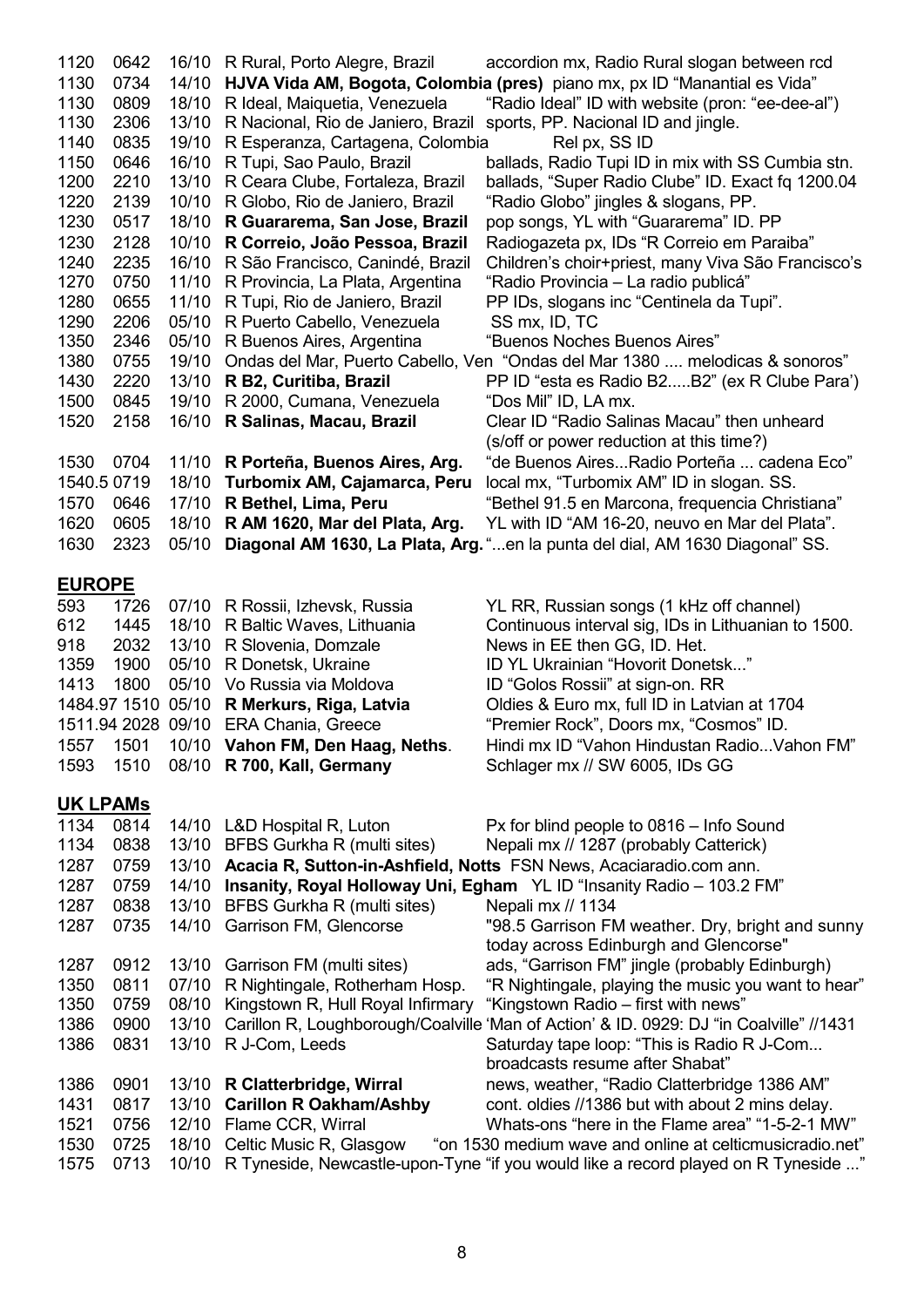

*Above: Loch from peat track, north of Sheigra*

# **SHORTWAVE**

| kHz          | <b>UTC</b> | Station, programme details, language etc                              | <b>SIO</b> | <b>Date</b> | Init.      |
|--------------|------------|-----------------------------------------------------------------------|------------|-------------|------------|
| 2325         | 1709       | VL8T Tennant Cree, Australia - 'phone-in quiz // 2485 and 4835.       | 253        | 18/10 APs   |            |
| 2485         | 1705       | VL8K Katherine, Australia - 'phone-in quiz, "Good Morning Rod"        |            |             |            |
|              |            | // weaker 2325 and 4835. Strongest I've ever heard 2485!              | 453        | 18/10 APs   |            |
| 3200         | 1742       | TWR Swaziland – OM rel preacher in EE with African accent.            | 353        | 06/10 APs   |            |
| 3325         | 1630       | RRI Palangkaraya, Indonesia – songs+DJ. 1658: RRI sung jingle.        |            |             |            |
|              |            | ID "R Republik Indonesia Palangkaraya", guitar mx and off 1700.       | 253        | 10/10 APs   |            |
| 3325         | 1649       | RRI Palangkaraya, Indonesia – cont. songs, YL ann then Hawaian        |            |             |            |
|              |            | guitar instrumental and off at 1700. Indonesian.                      | 253        | 05/10 APs   |            |
| 3480         | 1948       | VO People, Goyang, S Korea (pres). OM in Korean // 4557 etc           | 222        | 10/10       | <b>DKs</b> |
| 3975.48      | 0526       | Vatican R - EE interview on GMO foods. 0529 Bells then Latin px.      | 454        | 18/10 APs   |            |
| 3975.54      | 1902       | Vatican R, Vatican City txmtr. Rosary in Latin // 7250, 9645          | 344        | 13/10       | <b>DKs</b> |
| 3985         | 1805       | Croatian R 'Vo Croatia' - English news //1134 kHz.                    | 454        | 13/10 APs   |            |
| 4319usb      | 1819       | AFRTS Diego Garcia – rock mx, 1849: "AFN weather scene" mx            |            |             |            |
|              |            | but no wx rpt – presumably local station adds wx? 1845: sports nx.    | 343        | 06/10 APs   |            |
| 4319usb 2245 |            | AFRTS Diego Garcia.C & W mx px, "AFN Radio" ID. EE                    | 233        | 12/10       | <b>DKs</b> |
| 4557         | 1829       | Vo People via Goyang, S Korea (pres) - OM+YL in Korean.               | 241        | 07/10 APs   |            |
| 4663usb      | 2214       | Tashkent Meteo, Uzbekistan - YL wx reports in EE for Samarkand,       |            |             |            |
|              |            | Bukhara etc. ID off 2215. (same at 1940 on 10/10)                     | 243        | 05/10 DKs   |            |
| 4695usb      | 1950       | Tallinn Airport. Continuous wx & runway reports in EE                 | 333        | 10/10       | <b>DKs</b> |
| 4750         | 1701       | Bangladesh Betar - OM in Bengali, 'Bangladesh Betar' ID, off 1707 243 |            | 13/10 APs   |            |
| 4750         | 1705       | Bangladesh Betar - YL in Bengali, ID, wx? more IDs then off 1707. 343 |            | 15/10 APs   |            |
| 4760         | 1532       | AIR Port Blair - EE nx, 1537: "All India Radio" ID, EE nx to 1645.    | 222        | 13/10 APs   |            |
| 4800         | 1716       | AIR Hyderabad, India - Indian mx (under CNR1).                        | 222        | 10/10 APs   |            |
| 4810         | 1544       | AIR Bhopal, India - YL in EE, mention "All India R" co-ch Armenia     | 222        | 10/10 APs   |            |
| 4810         | 1545       | Armenian Public R, Gavar - brief IS, anthem, anns.                    | 222        | 10/10 APs   |            |
| 4810         | 1642       | AIR Bhopal, India - T20 cricket rpt - victory for West Indies. EE.    | 243        | 05/10 APs   |            |
| 4810         | 1715       | AIR Bhopal, India - Indian mx, crackly audio. EE nx @ 1730.           | 353        | 10/10 APs   |            |
| 4820.83      | 1713       | AIR Kolkata - C&W and other songs. QRM Xizang until 1800.             | 322        | 06/10 APs   |            |
| 4820.83      | 1830       | AIR Kolkata - ID, EE news //9425. 1835: nx in VV. ID & off 1843.      | 453        | 06/10 APs   |            |
| 4828         | 1743       | Zimbabwe BC - EE talk, mention Zimbabwe. Not hrd this for ages. 252   |            | 09/10 APs   |            |
| 4835         | 1632       | VL8A Alice Springs, Australia - nx, wx, "ABC News" promo podcast      |            |             |            |
|              |            | then "Overnight with Rod Green on ABC local radio".                   | 454        | 05/10 APs   |            |
| 4835         | 2225       | AIR Gangtok, Sikkiim. Int sig, Vande Mataram (National song of        |            |             |            |
|              |            | India), ID VV, Special Mahalaya tx // 4880 etc                        | 243        | 14/10       | DKs        |
| 4840         | 1714       | AIR Mumbai, India – Indian songs. But gone @ 1730 recheck.            | 353        | 10/10 APs   |            |
| 4870         | 1550       | R Vo Kashmir via AIR Delhi - OM VV talk thru toh, YL ID at 1602:      |            |             |            |
|              |            | "Sedayee Kashmir" – music faded then gone 1603.                       | 343        | 08/10 APs   |            |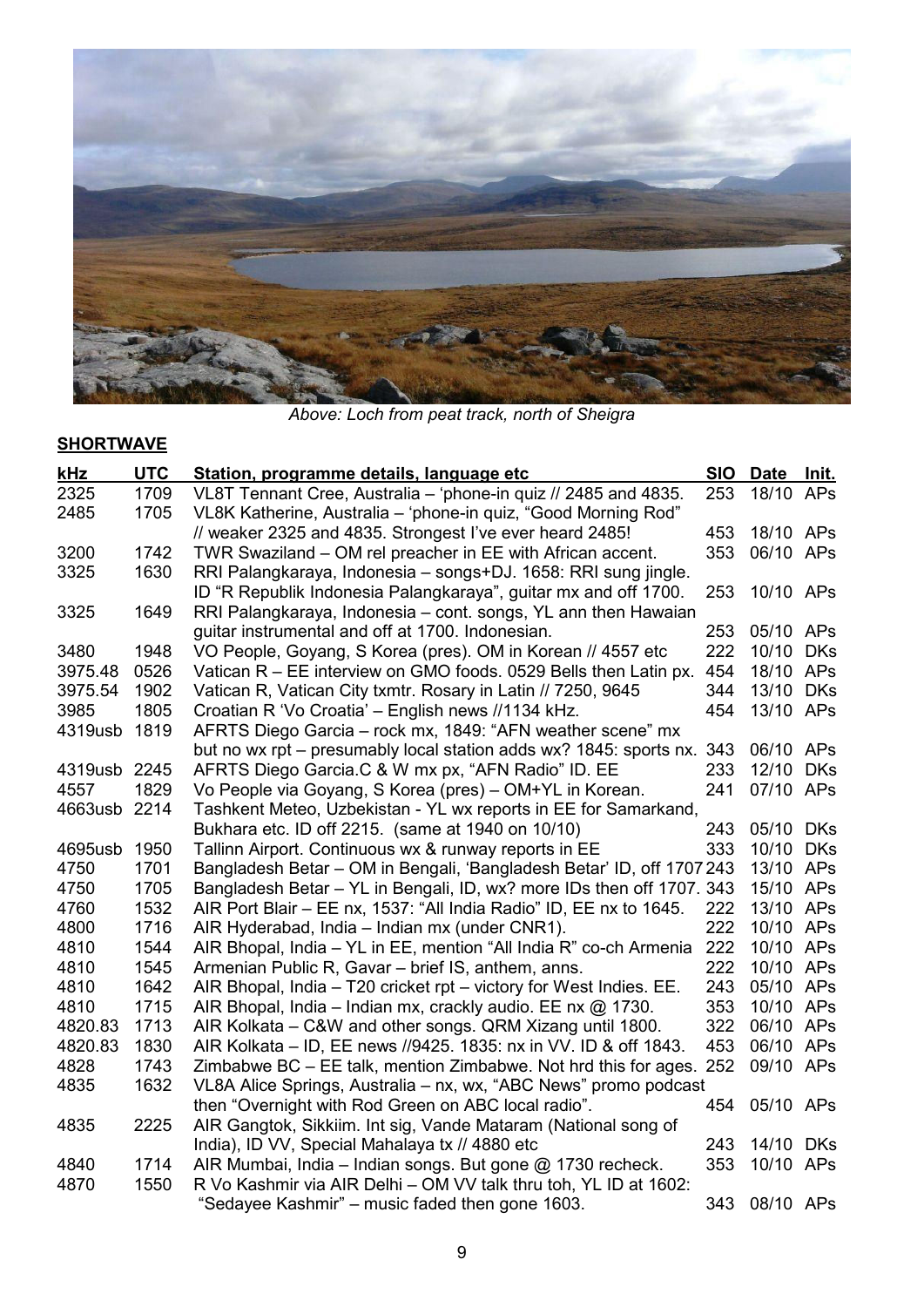| 4880    | 1713 | AIR Lucknow, India - YL song w/drums (over SWR Africa). English        |     |           |            |
|---------|------|------------------------------------------------------------------------|-----|-----------|------------|
|         |      | news at 1730 (but by then SWR Africa is strongest).                    | 444 | 10/10 APs |            |
| 4880    | 2224 | AIR Lucknow - s/on for Special tx for Mahalaya //4835 4895 etc.        | 354 | 14/10 APs |            |
| 4880    | 1740 | SW R Africa, Meyerton - EE ID: "Zimbabwe's independent voice"          | 454 | 06/10 APs |            |
| 4895    | 1557 | AIR Kurseong, India – fast sitar mx, DJ in VV //Kolkata 4820.          | 353 | 10/10 APs |            |
| 4905    | 1606 | Xizang PBS Lhasa - "Holy Tibet" px in EE //4920, 6130.                 | 353 | 16/10 APs |            |
| 4910    | 1712 | AIR Jaipur, India – fast sitar music. News in EE @ 1730.               | 353 | 10/10 APs |            |
| 4910    | 2230 | AIR Jaipur, India - Special Mahalaya tx //4880 4895 etc                | 343 | 14/10 APs |            |
| 4920    | 1625 | Tibet PBS, Lhasa - "Holy Tibet" px nx EE // 6130 etc                   | 233 | 06/10 DKs |            |
| 4930    | 2016 | VoA via Botswana – African music, EE //4940 and 1530 kHz.              | 453 | 13/10 APs |            |
|         |      |                                                                        |     |           |            |
| 4940    | 1550 | VO Strait, Fuzhou, China. CC talk, light mx, closed at 1600.           | 232 | 13/10 DKs |            |
| 4940    | 1620 | AIR Guwahati, Assam, India – EE discussion px                          | 243 | 16/10 APs |            |
| 4940    | 2015 | VoA via Sao Tome – Af mx, In Focus – EE //4930 and 1530 kHz.           | 453 | 13/10 APs |            |
| 4949.75 | 1808 | R Nac Angola, Mulenvos (pres) – OMs long talk in PP. Low mod.          | 141 | 13/10 APs |            |
| 4950    | 1732 | R Kashmir - AIR nx EE, 1735 ID "Ye Radio Kashmir He". Nx VV            | 233 | 05/10 DKs |            |
| 4965    | 1706 | AIR Shimla, India – YL DJ, distorted audio. 1730: EE nx. 1735: ID      |     |           |            |
|         |      | and VV nx. Off at 1740.                                                | 242 | 10/10 APs |            |
| 4975.07 | 1720 | Vo Russia via Tajikistan - EE rpt on 50 years ago today - Beatles. 343 |     | 05/10 APs |            |
| 5005.0  | 2008 | R Diff Eq Guinea, Bata - African music.                                | 353 | 13/10 APs |            |
| 5010    | 1620 | AIR Trivandrum, India - YL EE ID as "?? station of All India Radio"    | 242 | 16/10 APs |            |
| 5040    | 1724 | AIR Jeypore – lively Indian pop. 1730: EE AIR ID then EE nx.           | 453 | 05/10 APs |            |
| 5040    | 2305 | R Havana Cuba. "Weekly Review" & Arnie Coro DXers Unlim. EE            | 344 | 14/10 DKs |            |
| 5050    | 1556 | Beibu Bay R, Nanning, Guangxi, China – pips, ID inc "FM 96.4"          | 242 | 13/10 APs |            |
| 5130    | 1650 | Sedaye Zindage via Kyrgyzstan. Talk in pres Pashto/Dari, ID at         |     |           |            |
|         |      | 1745 s/off. Weak signal & very low audio. (s/off 1730 10/10)           | 131 | 08/10 DKs |            |
| 5860    | 1449 | Vo Jinling, Nanjing, China (pres). pop mx, CC YL.                      | 141 | 13/10 APs |            |
| 5909.94 | 0835 | Alcaravan R, Puerto Lleras, Colombia. LA mx songs + SS IDs             | 243 | 17/10 APs |            |
| 5909.96 | 0800 | Alcaravan R, Lomalinda, Colombia. Full ID, talk. SS                    | 233 | 17/10 DKs |            |
| 5964.7  | 1442 | RTM Kajang. old-style songs, "Radio Klasik" ID, ts 1500. Malay         | 333 | 05/10 APs |            |
| 5980    | 0935 | Hamburger Lokalradio, Kall. Glenn Hauser - World of Radio              | 344 | 09/10     | <b>DKs</b> |
| 5985.8  | 1620 | Myanma R, Naypyetaw, Myanmar. EE svc // MW 594. off 1630.              | 333 | 17/10     | <b>DKs</b> |
| 6010    | 1540 | CNR11, Beijing. Tibetan svc // 7360 & 1098 MW.                         | 233 | 18/10     | <b>DKs</b> |
| 6050    | 0825 | HCJB, Quito, Ecuador. Ecuadorean folk mx, anthem, s/on VV              | 242 | 16/10 DKs |            |
|         |      |                                                                        | 444 | 18/10 DKs |            |
| 6060    | 0645 | R Havana Cuba Mailbag px - midweek edition. EE                         |     |           |            |
| 6055    | 1825 | R Rwanda, Kigali. Nx FF into EE at 1831. (thanks MTD for tip)          | 322 | 17/10 DKs |            |
| 6070    | 0740 | CFRX, Toronto, Canada. Comedy px, ID inserted in middle of px          |     |           |            |
|         |      | "Toronto's News Talk Ten-Ten"                                          | 142 | 12/10 DKs |            |
| 6070    | 0805 | Skyline R Germany. "SRG". German DJ ann Neede, NL address.             | 454 | 07/10 APs |            |
| 6085    | 0830 | BNL Rock R, Kall, Germany. Rock mx, EE ID                              | 243 | 08/10     | DKs        |
| 6089.85 | 2009 | R Nigeria, Kaduna. Talk in Hausa, inc "Radio Nigeria".                 | 242 | 09/10 APs |            |
| 6089.85 | 2127 | R Nigeria, Kaduna. OM in VV, tribal singing, // MW 594                 | 333 | 13/10 DKs |            |
| 6090    | 1830 | Amhara State R, Geja, Ethiopia. Horn of Africa mx, tlk Amharic.        | 333 | 06/10 DKs |            |
| 6095    | 0855 | Transport R (Netherlands) via Germany. Mx, ID. DD                      | 454 | 09/10 DKs |            |
| 6110    | 1823 | R Fana, Ethiopia. Lively Horn of Africa mx, tlk Amharic. ID            | 333 | 06/10 DKs |            |
| 6115    | 1748 | R Congo Brazzaville. FF anns inc times, 1758 promo, "Radio             |     |           |            |
|         |      | Congo" ID then nx. 1815: to then mx. 1823: YL anns, off @ 1830         | 242 | 09/10 APs |            |
| 6115    | 1819 | R Congo, Brazzaville. End of nx, ID, tx off at 1821. FF                | 344 | 06/10 DKs |            |
|         |      | (same 08/10, 10/10, 17/10 - to close at 1825 each day)                 |     |           |            |
| 6130    | 1605 | Tibet PBS, Lhasa. "Holy Tibet" px EE // 7385 (now 1600-1700)           | 344 | 09/10 DKs |            |
| 6130    | 1607 | Xizang PBS, Lhasa. "Holy Tibet" EE px //4905, 4920.                    | 454 | 16/10 APs |            |
| 6160.88 | 0825 | CKZN St Johns NF. "Weekend AM, across Newfoundland and                 |     |           |            |
|         |      | islands". 0830: CBC News.                                              | 343 | 06/10 APs |            |
| 6165    | 2040 | RNT Chad. FF anns, mentions RNT.                                       | 344 | 08/10 DKs |            |
| 6170    | 0811 | SWR Virrat, Finland. Andy Williams rcds, Finnish OM //11720            | 333 | 06/10 APs |            |
| 6170    | 0815 | R New Zealand Int. old rcds "me & my shadow" 1927 co-ch SWR            | 322 | 06/10 APs |            |
| 6170    | 2228 | SWR Virrat, Finland. EE pop, SWR contact details in EE.                | 343 | 05/10 APs |            |
| 6885    | 2020 | Galei Zahal, Israel. Discusion in Hebrew. (ex 6973)                    | 344 | 16/10 DKs |            |
| 7110    | 1431 | Thazin R, Myanmar.mx, YL nx at 1435 then Carpenters mx. EE             | 222 | 17/10 DKs |            |
| 7235.16 | 1750 | R Ethiopia. Ext svc in FF // 9705, 9559                                | 222 | 09/10 DKs |            |
|         |      |                                                                        |     |           |            |